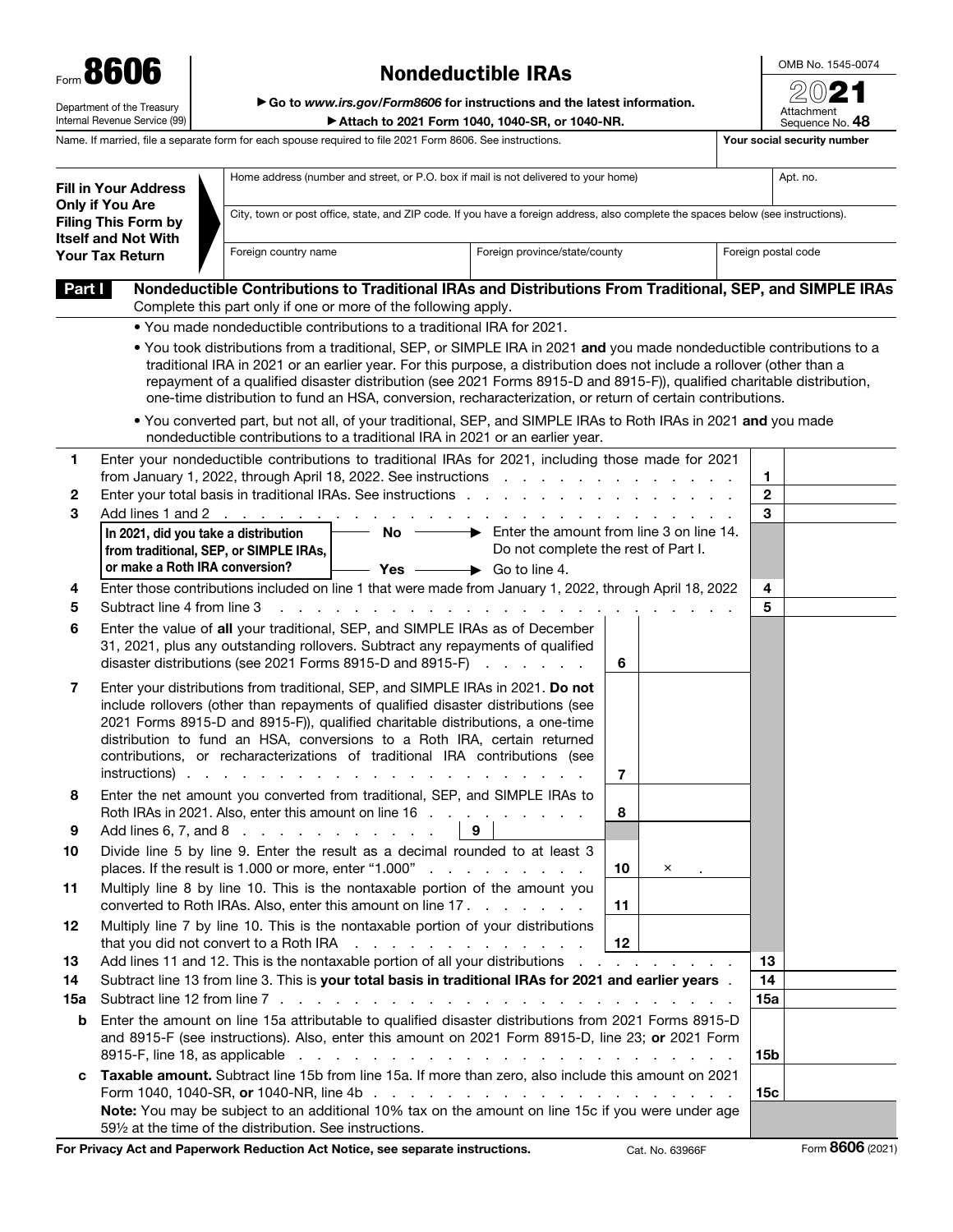|                                     | Form 8606 (2021)            |                                                        |                                                             |                                                                                                                                                                                                                                                                                                                                                                                                                                            |                                         |                                   |                 | Page 2 |
|-------------------------------------|-----------------------------|--------------------------------------------------------|-------------------------------------------------------------|--------------------------------------------------------------------------------------------------------------------------------------------------------------------------------------------------------------------------------------------------------------------------------------------------------------------------------------------------------------------------------------------------------------------------------------------|-----------------------------------------|-----------------------------------|-----------------|--------|
| Part II                             |                             |                                                        |                                                             | 2021 Conversions From Traditional, SEP, or SIMPLE IRAs to Roth IRAs                                                                                                                                                                                                                                                                                                                                                                        |                                         |                                   |                 |        |
|                                     |                             |                                                        |                                                             | Complete this part if you converted part or all of your traditional, SEP, and SIMPLE IRAs to a Roth IRA in 2021.                                                                                                                                                                                                                                                                                                                           |                                         |                                   |                 |        |
| 16                                  |                             |                                                        | from traditional, SEP, and SIMPLE IRAs to Roth IRAs in 2021 | If you completed Part I, enter the amount from line 8. Otherwise, enter the net amount you converted                                                                                                                                                                                                                                                                                                                                       | and the contract of the contract of the |                                   | 16              |        |
| 17                                  |                             |                                                        |                                                             | If you completed Part I, enter the amount from line 11. Otherwise, enter your basis in the amount on<br>line 16 (see instructions). $\cdots$ $\cdots$ $\cdots$ $\cdots$ $\cdots$ $\cdots$ $\cdots$ $\cdots$ $\cdots$ $\cdots$ $\cdots$                                                                                                                                                                                                     |                                         |                                   | 17              |        |
| 18<br>Part III                      |                             |                                                        | <b>Distributions From Roth IRAs</b>                         | Taxable amount. Subtract line 17 from line 16. If more than zero, also include this amount on 2021                                                                                                                                                                                                                                                                                                                                         |                                         |                                   | 18              |        |
|                                     |                             | instructions).                                         |                                                             | Complete this part only if you took a distribution from a Roth IRA in 2021. For this purpose, a distribution does not include<br>a rollover (other than a repayment of a qualified disaster distribution (see 2021 Forms 8915-D and 8915-F)), qualified<br>charitable distribution, one-time distribution to fund an HSA, recharacterization, or return of certain contributions (see                                                      |                                         |                                   |                 |        |
| 19                                  |                             |                                                        |                                                             | Enter your total nonqualified distributions from Roth IRAs in 2021, including any qualified first-time<br>homebuyer distributions, and any qualified disaster distributions (see instructions). Also, see 2021                                                                                                                                                                                                                             |                                         |                                   | 19              |        |
| 20                                  |                             |                                                        |                                                             | Qualified first-time homebuyer expenses (see instructions). Do not enter more than \$10,000 reduced<br>by the total of all your prior qualified first-time homebuyer distributions                                                                                                                                                                                                                                                         |                                         |                                   | 20              |        |
| 21                                  |                             |                                                        |                                                             |                                                                                                                                                                                                                                                                                                                                                                                                                                            |                                         |                                   | 21              |        |
| 22                                  |                             |                                                        |                                                             | Enter your basis in Roth IRA contributions (see instructions). If line 21 is zero, stop here                                                                                                                                                                                                                                                                                                                                               |                                         |                                   | 22              |        |
| 23                                  |                             |                                                        |                                                             | Subtract line 22 from line 21. If zero or less, enter -0- and skip lines 24 and 25. If more than zero, you                                                                                                                                                                                                                                                                                                                                 |                                         |                                   | 23              |        |
| 24                                  |                             |                                                        |                                                             | Enter your basis in conversions from traditional, SEP, and SIMPLE IRAs and rollovers from qualified<br>retirement plans to a Roth IRA. See instructions results and results and results are a set of the set of the s                                                                                                                                                                                                                      |                                         |                                   | 24              |        |
| 25a                                 |                             |                                                        |                                                             | Subtract line 24 from line 23. If zero or less, enter -0- and skip lines 25b and 25c                                                                                                                                                                                                                                                                                                                                                       |                                         |                                   | 25a             |        |
| b                                   |                             |                                                        |                                                             | Enter the amount on line 25a attributable to qualified disaster distributions from 2021 Forms 8915-D<br>and 8915-F (see instructions). Also, enter this amount on 2021 Form 8915-D, line 24; or 2021 Form<br>8915-F, line 19, as applicable (e.g. in terms) in the case of the contract of the contract of the contract of the contract of the contract of the contract of the contract of the contract of the contract of the contract of |                                         |                                   | 25 <sub>b</sub> |        |
| C                                   |                             |                                                        |                                                             | Taxable amount. Subtract line 25b from line 25a. If more than zero, also include this amount on 2021                                                                                                                                                                                                                                                                                                                                       |                                         |                                   | 25c             |        |
|                                     | <b>Are Filing This Form</b> | <b>Sign Here Only if You</b><br>by Itself and Not With |                                                             | Under penalties of perjury, I declare that I have examined this form, including accompanying attachments, and to the best of my knowledge and<br>belief, it is true, correct, and complete. Declaration of preparer (other than taxpayer) is based on all information of which preparer has any knowledge.                                                                                                                                 |                                         |                                   |                 |        |
|                                     | <b>Your Tax Return</b>      |                                                        | Your signature                                              |                                                                                                                                                                                                                                                                                                                                                                                                                                            | Date                                    |                                   |                 |        |
| <b>Paid</b>                         |                             |                                                        | Print/Type preparer's name                                  | Preparer's signature                                                                                                                                                                                                                                                                                                                                                                                                                       | Date                                    | Check $\vert$ if<br>self-employed |                 | PTIN   |
| <b>Preparer</b>                     |                             | Firm's name                                            | ▶                                                           |                                                                                                                                                                                                                                                                                                                                                                                                                                            |                                         | Firm's EIN ▶                      |                 |        |
| <b>Use Only</b><br>Firm's address ▶ |                             | Phone no.                                              |                                                             |                                                                                                                                                                                                                                                                                                                                                                                                                                            |                                         |                                   |                 |        |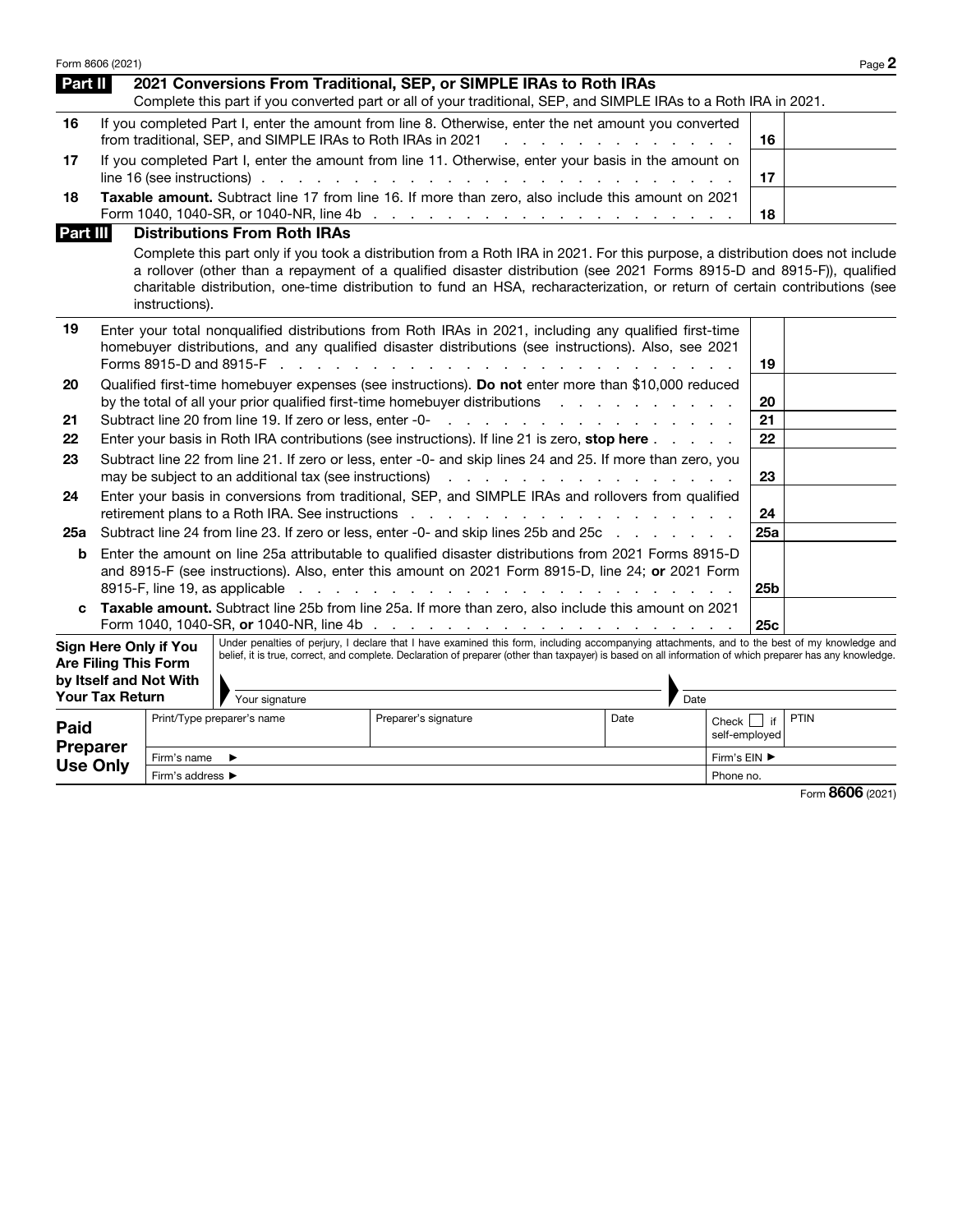# 2021 **Instructions for Form 8606**

## Nondeductible IRAs

Section references are to the Internal Revenue Code unless otherwise noted.

# **General Instructions**

## **Future Developments**

For the latest information about developments related to 2021 Form 8606 and its instructions, such as legislation enacted after they were published, go to *[IRS.gov/Form8606](https://www.irs.gov/forms-pubs/about-form-8606)*.

## **What's New**

**New Form 8915-F.** New Form 8915-F, Qualified Disaster Retirement Plan Distributions and Repayments, is a forever form. It is currently used to report all qualified 2020 disaster distributions and repayments made in 2021. Form 8915-F is called Form 8915-F (2020 disasters) when used to report qualified 2020 disaster distributions and repayments. See the Instructions for Form 8915-F (December 2021) for details.

New Form 8915-F (2020 disasters) replaces Form 8915-E, Qualified 2020 Disaster Retirement Plan Distributions and Repayments, beginning with the 2021 tax year. In addition to covering qualified disaster distributions for 2020 disasters, Form 8915-F will also be used to report qualified disaster distributions, if any, for 2021 and later disasters.

**Expanded definition of qualified disasters.** After the 2020 Instructions for Form 8606 went to print, legislation was enacted adding the 2019 Puerto Rico Earthquakes (DR-4473-PR) to the list of disasters for which qualified disaster distributions could be made in 2021. See the 2021 Instructions for Form 8915-D, Qualified 2019 Disaster Retirement Plan Distributions and Repayments; and the December 2021 Instructions for Form 8915-F.

**Coronavirus-related distributions.**  Coronavirus-related distributions don't appear on Form 8606 and aren't mentioned in these instructions as they can't be made after December 30, 2020.

**Tax relief for qualified 2019 and 2020 disaster distributions.** Special rules may apply to your return if you

received a distribution from your IRA or other retirement plan and your main home was in certain Presidentially declared disaster areas. For your 2021 return, these special rules apply to qualified 2019 and 2020 disaster distributions made in 2021. See the 2021 Instructions for Form 8915-D and the December 2021 Instructions for Form 8915-F for details.

**Modified AGI limit for Roth IRA contributions increased.** You can contribute to a Roth IRA for 2021 only if your 2021 modified adjusted gross income (AGI) for Roth IRA purposes is less than:

• \$208,000 if married filing jointly or qualifying widow(er);

• \$140,000 if single, head of household, or married filing separately and you didn't live with your spouse at any time in 2021; or

• \$10,000 if married filing separately and you lived with your spouse at any time in 2021.

See *Roth IRAs*, later.

**Due date for contributions.** The due date for making contributions for 2021 to your IRA for most people is Monday, April 18, 2022.

## **Purpose of Form**

Use Form 8606 to report:

• Nondeductible contributions you made to traditional IRAs;

• Distributions from traditional, SEP, or SIMPLE IRAs, if you have a basis in these IRAs;

• Conversions from traditional, SEP, or SIMPLE IRAs to Roth IRAs; and

• Distributions from Roth IRAs.

**Additional information.** For more details on IRAs, see Pub. 590-A, Contributions to Individual Retirement Arrangements (IRAs); and Pub. 590-B, Distributions from Individual Retirement Arrangements (IRAs).

*If you received distributions from a traditional, SEP, or SIMPLE IRA in 2021 and you have never made nondeductible contributions (including nontaxable amounts you rolled over from a qualified retirement plan) to these IRAs, don't report the distributions on 2021 Form 8606. Instead, see* Lines 4a and 4b *in*  **TIP**

*the 2021 Instructions for Form 1040 or the 2021 Instructions for Form 1040-NR. Also, to find out if any of your contributions to traditional IRAs are deductible, see the instructions for Schedule 1 in the Instructions for Form 1040.*

## **Who Must File**

File Form 8606 if any of the following apply.

• You made nondeductible contributions to a traditional IRA for 2021, including a repayment of a qualified disaster or reservist distribution.

• You received distributions from a traditional, SEP, or SIMPLE IRA in 2021 and your basis in these IRAs is more than zero. For this purpose, a distribution doesn't include a distribution that is rolled over (other than a repayment of a qualified disaster distribution (see 2021 Forms 8915-D and 8915-F)), qualified charitable distribution, one-time distribution to fund an HSA, conversion, recharacterization, or return of certain contributions.

• You or your spouse transferred all or part of their traditional, SEP, or SIMPLE IRA in 2021 to the other spouse under a divorce or separation agreement where the transfer resulted in a change in the basis of the IRA of either spouse.

• You converted an amount from a traditional, SEP, or SIMPLE IRA to a Roth IRA in 2021.

• You received distributions from a Roth IRA in 2021 (other than a rollover, recharacterization, or return of certain contributions—see the instructions for Part III, later).

• You received a distribution from an inherited traditional, SEP, or SIMPLE IRA that has a basis, or you received a distribution from an inherited Roth IRA that wasn't a qualified distribution. You may need to file more than one Form 8606. See *IRA with basis* under *What if You Inherit an IRA?* in Pub. 590-B for more information.

**Note.** If you recharacterized a 2021 Roth IRA contribution as a traditional IRA contribution, or vice versa, treat the contribution as having been made to the

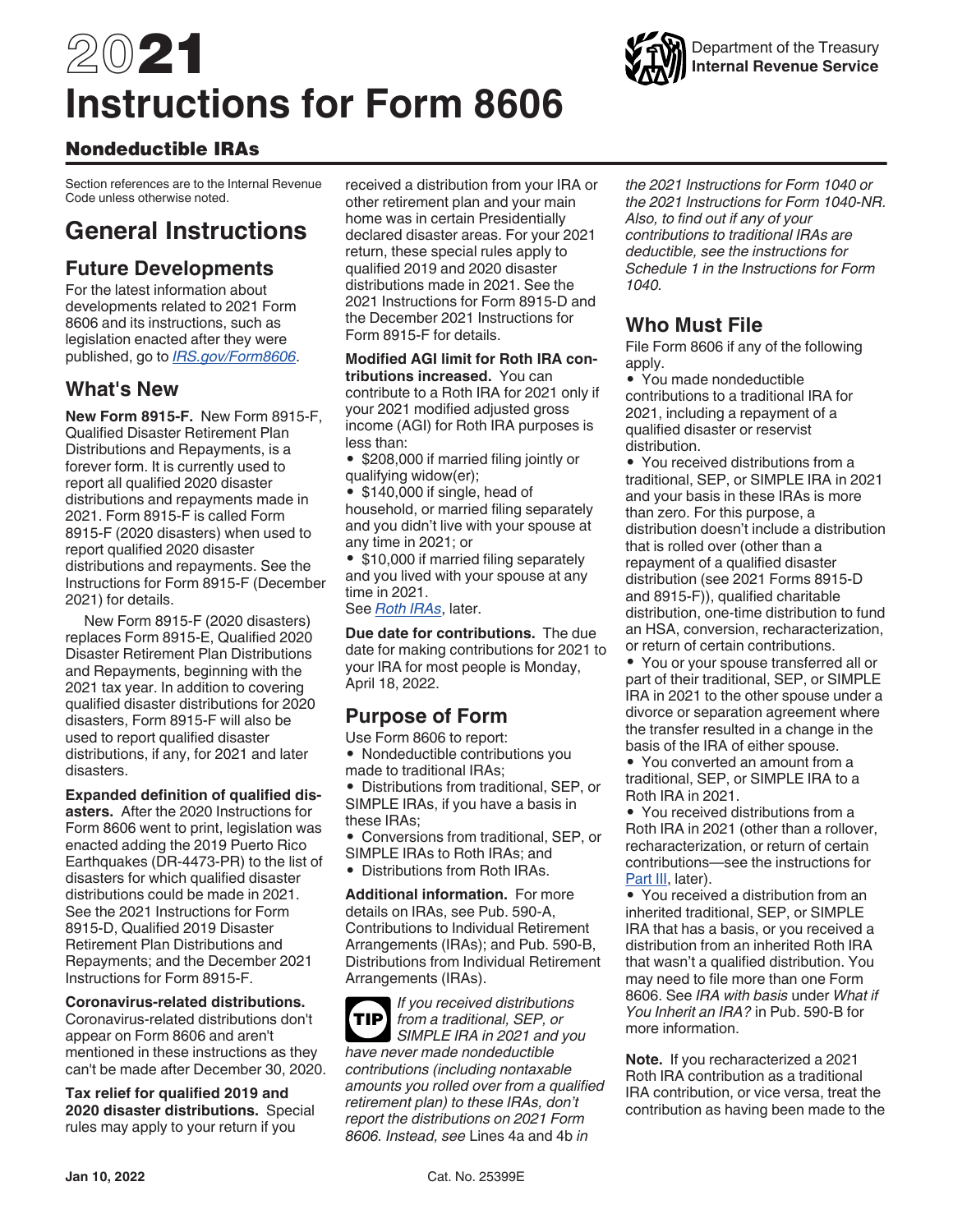second IRA, not the first IRA. See *Recharacterizations*, later.

*You don't have to file Form 8606 solely to report regular contributions to Roth IRAs. But see* What Records Must I Keep*, later.* **TIP**

## **When and Where To File**

File 2021 Form 8606 with your **2021**  Form 1040, 1040-SR, or 1040-NR by the due date, including extensions, of your return.

If you aren't required to file an income tax return but are required to file Form 8606, sign Form 8606 and send it to the IRS at the same time and place you would otherwise file Form 1040, 1040-SR, or 1040-NR. Be sure to include your address on page 1 of the form and your signature and the date on page 2 of the form.

## **Definitions**

#### **Deemed IRAs**

A qualified employer plan (retirement plan) can maintain a separate account or annuity under the plan (a deemed IRA) to receive voluntary employee contributions. If in 2021 you had a deemed IRA, use the rules for either a traditional IRA or a Roth IRA depending on which type it was. See Pub. 590-A for more details.

#### **Traditional IRAs**

For purposes of Form 8606, a traditional IRA is an individual retirement account or an individual retirement annuity other than a SEP, SIMPLE, or Roth IRA.

**Contributions.** An overall contribution limit applies to traditional IRAs and Roth IRAs. See *Overall Contribution Limit for Traditional and Roth IRAs*, later. Contributions to a traditional IRA may be fully deductible, partially deductible, or completely nondeductible.

**Basis.** Your basis in traditional, SEP, and SIMPLE IRAs is the total of all your nondeductible contributions and nontaxable amounts included in rollovers made to these IRAs minus the total of all your nontaxable distributions, adjusted if necessary (see the instructions for line 2, later).



*Keep track of your basis to figure the nontaxable part of CAUTION* figure the nontaxable particle for your future distributions.

#### **SEP IRAs**

A simplified employee pension (SEP) is an employer-sponsored plan under

which an employer can make contributions to traditional IRAs for its employees. If you make contributions to that IRA (excluding employer contributions you make if you are self-employed), they are treated as contributions to a traditional IRA and may be deductible or nondeductible. SEP IRA distributions are reported in the same manner as traditional IRA distributions.

#### **SIMPLE IRAs**

A SIMPLE IRA plan is a tax-favored retirement plan that certain small employers (including self-employed individuals) can set up for the benefit of their employees. Your participation in your employer's SIMPLE IRA plan doesn't prevent you from making contributions to a traditional or Roth IRA. SIMPLE IRA plans are also known as Savings Incentive Match Plans for Employees.

#### **Roth IRAs**

A Roth IRA is similar to a traditional IRA, but has the following features.

• Contributions are never deductible.

• No minimum distributions are required during the Roth IRA owner's lifetime.

• Qualified distributions aren't includible in income.

**Qualified distribution.** Generally, a qualified distribution is any distribution from your Roth IRA that meets the following requirements.

1. It is made after the 5-year period beginning with the first year for which a contribution was made to a Roth IRA (including a conversion or a rollover from a qualified retirement plan) set up for your benefit.

2. The distribution is made:

a. On or after the date you reach age 591/2,

b. After your death,

c. Due to your disability, or

d. For qualified first-time homebuyer expenses.

**Contributions.** You can contribute to a Roth IRA for 2021 only if your 2021 modified AGI for Roth IRA purposes is less than:

• \$208,000 if married filing jointly or qualifying widow(er);

• \$140,000 if single, head of household, or married filing separately and you didn't live with your spouse at any time in 2021; or

• \$10,000 if married filing separately and you lived with your spouse at any time in 2021.

#### Use the Maximum Roth IRA

Contribution Worksheet to figure the maximum amount you can contribute to a Roth IRA for 2021. If you are married filing jointly, complete the worksheet separately for you and your spouse.



#### **Modified AGI for Roth IRA purposes.**

First, figure your AGI (Form 1040, 1040-SR, or 1040-NR, line 11). Then, refigure it by:

1. Subtracting the following.

a. Roth IRA conversions included on Form 1040, 1040-SR, or 1040-NR, line 4b.

b. Roth IRA rollovers from qualified retirement plans included on Form 1040, 1040-SR, or 1040-NR, line 5b.

2. Adding the following.

a. IRA deduction from Schedule 1 (Form 1040), line 20.

b. Student loan interest deduction from Schedule 1 (Form 1040), line 21.

c. Reserved for future use.

d. Exclusion of interest from Form 8815, Exclusion of Interest From Series EE and I U.S. Savings Bonds Issued After 1989.

e. Exclusion of employer-provided adoption benefits from Form 8839, Qualified Adoption Expenses.

f. Foreign earned income exclusion from Form 2555, Foreign Earned Income.

g. Foreign housing exclusion or deduction from Form 2555.

*When figuring modified AGI for Roth IRA purposes, you may have to refigure items based on modified AGI, such as taxable social security benefits and passive activity losses allowed under the special allowance for rental real estate activities. See* Can You Contribute to a Roth IRA? *in Pub. 590-A for details.*

**Distributions.** See the instructions for Part III, later.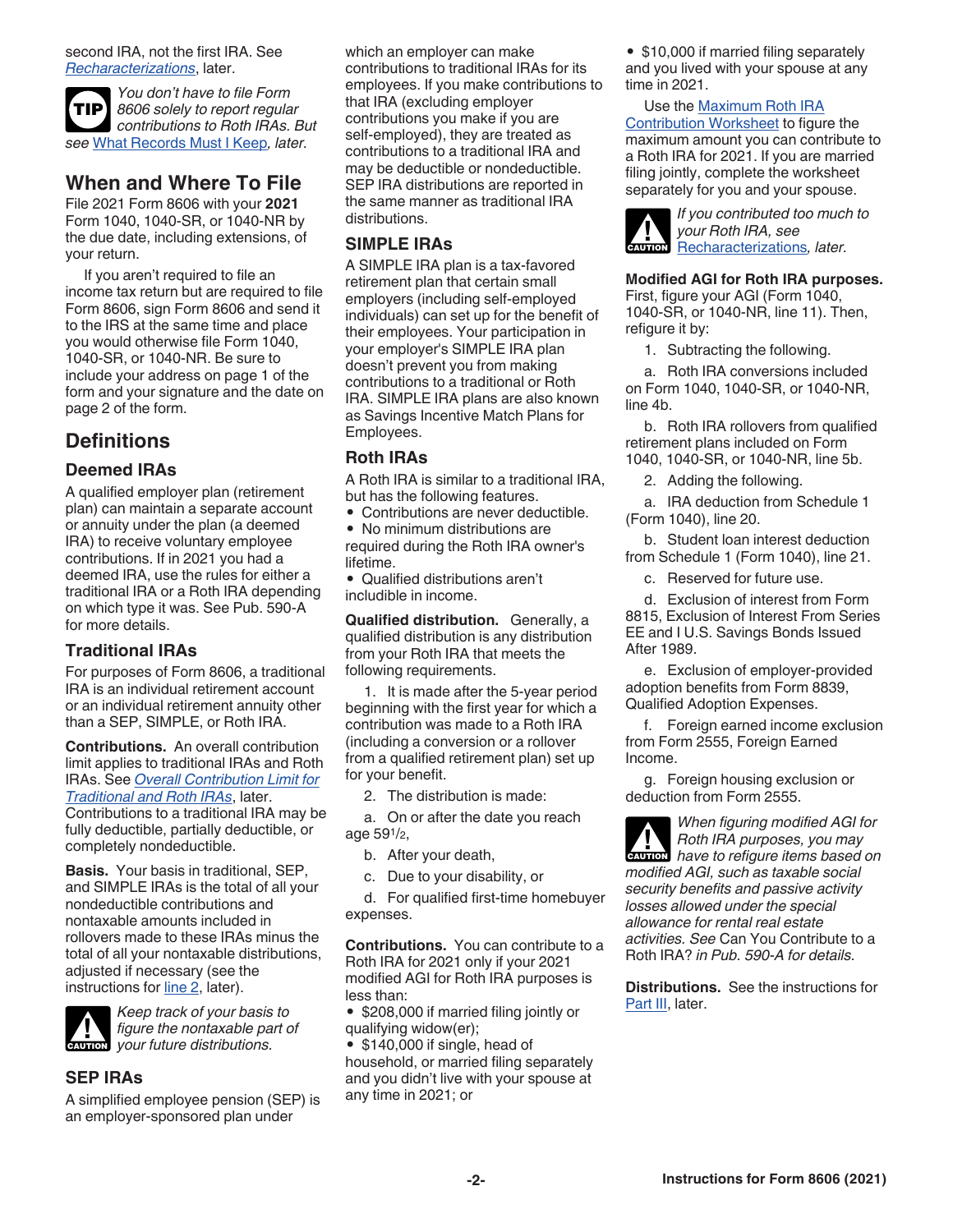## **Maximum Roth IRA Contribution Worksheet** *Keep for Your Records*

**Caution:** If married filing jointly and the combined taxable compensation (defined below) for you and your spouse is less than \$12,000 (\$13,000 if one spouse is age 50 or older at the end of 2021; \$14,000 if both spouses are age 50 or older at the end of 2021), **don't** use this worksheet. Instead, see Pub. 590-A for special rules.

|    | 1. If married filing jointly, enter \$6,000 (\$7,000 if age 50 or older at the end of 2021). All<br>others, enter the smaller of \$6,000 (\$7,000 if age 50 or older at the end of 2021) or<br>2. Enter your total contributions to traditional IRAs for 2021 | 1. $\sim$ $\sim$ $\sim$ $\sim$<br>2. $\qquad \qquad$ |
|----|---------------------------------------------------------------------------------------------------------------------------------------------------------------------------------------------------------------------------------------------------------------|------------------------------------------------------|
| 3. |                                                                                                                                                                                                                                                               | 3.                                                   |
|    | 4. Enter: \$208,000 if married filing jointly or qualifying widow(er); \$10,000 if married<br>filing separately and you lived with your spouse at any time in 2021. All others, enter                                                                         |                                                      |
|    | 5. Enter your modified AGI for Roth IRA purposes (discussed earlier)                                                                                                                                                                                          | 5.                                                   |
|    | 6. Subtract line 5 from line 4. If zero or less, stop here; you may not contribute to a<br>Roth IRA for 2021. See Recharacterizations, later, if you made Roth IRA                                                                                            |                                                      |
|    | 7. If line 4 above is \$140,000, enter \$15,000; otherwise, enter \$10,000. If line 6 is more<br>than or equal to line 7, skip lines 8 and 9 and enter the amount from line 3 on                                                                              |                                                      |
|    | 8. Divide line 6 by line 7 and enter the result as a decimal (rounded to at least 3                                                                                                                                                                           |                                                      |
|    |                                                                                                                                                                                                                                                               |                                                      |
|    | 9. Multiply line 1 by line 8. If the result isn't a multiple of \$10, increase it to the next<br>multiple of \$10 (for example, increase \$490.30 to \$500). Enter the result, but not                                                                        |                                                      |
|    | $less than $200                    $                                                                                                                                                                                                                          |                                                      |
|    | 10. Maximum 2021 Roth IRA Contribution. Enter the smaller of line 3 or line 9. See<br>Recharacterizations, later, if you contributed more than this amount to Roth IRAs                                                                                       |                                                      |
|    |                                                                                                                                                                                                                                                               | 10.                                                  |

#### **Overall Contribution Limit for Traditional and Roth IRAs**

If you aren't married filing jointly, your limit on contributions to traditional and Roth IRAs is generally the smaller of \$6,000 (\$7,000 if age 50 or older at the end of 2021) or your taxable compensation (defined below).

If you are married filing jointly, your contribution limit is generally \$6,000 (\$7,000 if age 50 or older at the end of 2021) and your spouse's contribution limit is \$6,000 (\$7,000 if age 50 or older at the end of 2021) as well. But if the combined taxable compensation of both you and your spouse is less than \$12,000 (\$13,000 if one spouse is age 50 or older at the end of 2021; \$14,000 if both spouses are age 50 or older at the end of 2021), see *Kay Bailey Hutchison Spousal IRA Limit* in Pub. 590-A for special rules.

This limit doesn't apply to employer contributions to a SEP or SIMPLE IRA.

**Note.** Rollovers, Roth IRA conversions, Roth IRA rollovers from qualified retirement plans, and repayments of

qualified disaster distributions and qualified reservist distributions don't affect your contribution limit.

*The amount you can contribute to a Roth IRA may also be limited by your modified AGI (see* Contributions*, earlier, and the Maximum Roth IRA Contribution Worksheet).*

**Difficulty of care payments.** For contributions after December 20, 2019, you may elect to increase the nondeductible IRA contribution limit by some or all of the amount of difficulty of care payments, which are a type of qualified foster care payment, received. For details, see 2021 Pub. 590-A.

**Taxable compensation.** Taxable compensation includes the following. • Wages, salaries, tips, etc. If you received a distribution from a nonqualified deferred compensation plan or nongovernmental section 457 plan that is included in Form W-2, box 1, or in Form 1099-NEC, box 1, don't include that distribution in taxable compensation. The distribution should

be shown in (a) Form W-2, box 11; (b) Form W-2, box 12, with code Z; or (c) Form 1099-MISC, box 14. If it isn't, contact your employer for the amount of the distribution.

• Nontaxable combat pay if you were a member of the U.S. Armed Forces.

• Self-employment income. If you are self-employed (a sole proprietor or a partner), taxable compensation is your net earnings from your trade or business (provided your personal services are a material income-producing factor) reduced by your deduction for contributions made on your behalf to retirement plans and the deductible part of your self-employment tax.

• Alimony and separate maintenance pursuant to a divorce or separation agreement entered into before January 1, 2019; unless that agreement was changed after December 31, 2018, to expressly provide that alimony received isn't included in the recipient's income.

• Certain non-tuition fellowship and stipend payments for tax years beginning after December 31, 2019. For details, see Pub. 590-A.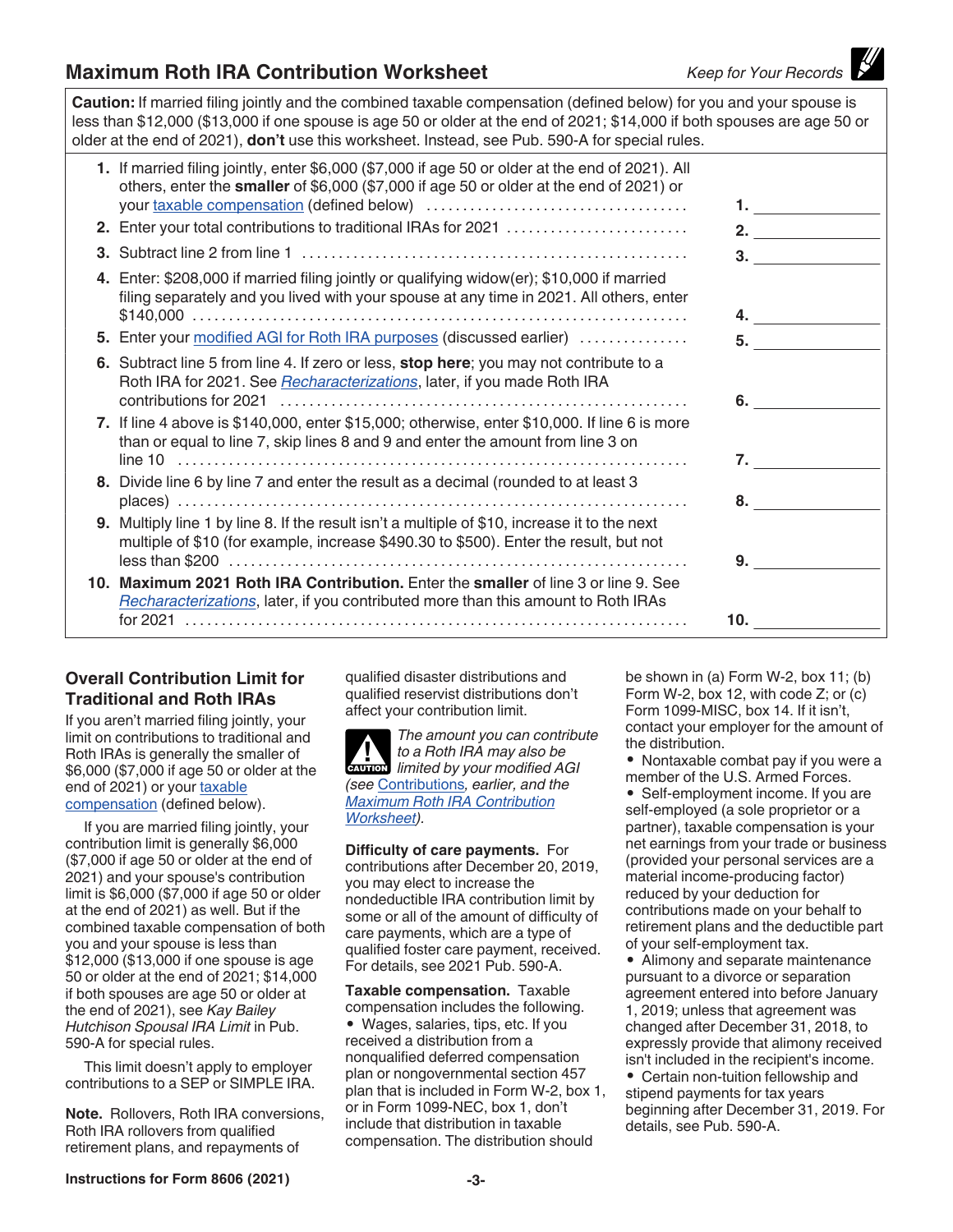See *What Is Compensation?* under *Who Can Open a Traditional IRA?* in chapter 1 of Pub. 590-A for details.

## **Recharacterizations**

Generally, you can recharacterize (correct) an IRA contribution by making a trustee-to-trustee transfer from one IRA to another type of IRA. Trustee-to-trustee transfers are made directly between financial institutions or within the same financial institution. You must generally make the transfer by the due date of your return (including extensions) and reflect it on your return. However, if you timely filed your return without making the transfer, you can make the transfer within 6 months of the due date of your return, excluding extensions. If necessary, file an amended return reflecting the transfer (see *Amending Form 8606*, later). Write "Filed pursuant to section 301.9100-2" on the amended return.

**No recharacterizations of conversions made in 2018 or later.** A conversion of a traditional IRA to a Roth IRA, and a rollover from any other eligible retirement plan to a Roth IRA, made in tax years beginning after December 31, 2017, cannot be recharacterized as having been made to a traditional IRA.

**Reporting recharacterizations.** Treat any recharacterized IRA contribution as though the amount of the contribution was originally contributed to the second IRA, not the first IRA. For the recharacterization, you must transfer the amount of the original contribution plus any related earnings or less any related loss. In most cases, your IRA trustee or custodian figures the amount of the related earnings you must transfer. If you need to figure the related earnings, see *How Do You Recharacterize a Contribution?* in chapter 1 of Pub. 590-A. Treat any earnings or loss that occurred in the first IRA as having occurred in the second IRA. You can't deduct any loss that occurred while the funds were in the first IRA. Also, you can't take a deduction for a contribution to a traditional IRA if you later recharacterize the amount. The following discussion explains how to report the two different types of recharacterizations, including the statement that you must attach to your return explaining the recharacterization.

1. You made a contribution to a traditional IRA and later recharacterized part or all of it in a trustee-to-trustee transfer to a Roth IRA. If you recharacterized only part of the

contribution, report the nondeductible traditional IRA portion of the remaining contribution, if any, on Form 8606, Part I. If you recharacterized the entire contribution, don't report the contribution on Form 8606. In either case, attach a statement to your return explaining the recharacterization. If the recharacterization occurred in 2021, include the amount transferred from the traditional IRA on 2021 Form 1040, 1040-SR, or 1040-NR, line 4a. If the recharacterization occurred in 2022, report the amount transferred only in the attached statement, and not on your 2021 or 2022 tax return. See *Example*  next.

**Example.** You are single, covered by an employer retirement plan, and you contributed \$4,000 to a new traditional IRA on May 27, 2021. On February 24, 2022, you determine that your 2021 modified AGI will limit your traditional IRA deduction to \$1,000. The value of your traditional IRA on that date is \$4,400. In March 2022, you recharacterize \$3,000 of the traditional IRA contribution as a Roth IRA contribution, and have \$3,300 (\$3,000 contribution plus \$300 related earnings) transferred from your traditional IRA to a Roth IRA in a trustee-to-trustee transfer. You deduct the \$1,000 traditional IRA contribution on your 2021 Form 1040. You don't file a 2021 Form 8606. You attach a statement to your 2021 return explaining the recharacterization. The statement indicates that you contributed \$4,000 to a traditional IRA on May 27, 2021; recharacterized \$3,000 of that contribution on February 24, 2022, by transferring \$3,000 plus \$300 of related earnings from your traditional IRA to a Roth IRA in a trustee-to-trustee transfer; and deducted the remaining traditional IRA contribution of \$1,000 on your 2021 Form 1040. You don't report the \$3,300 distribution from your traditional IRA on your 2021 Form 1040 because the distribution occurred in 2022. You don't report the distribution on your 2022 Form 1040 because the recharacterization related to 2021 and was explained in an attachment to your 2021 return.

2. You made a contribution to a Roth IRA and later recharacterized part or all of it in a trustee-to-trustee transfer to a traditional IRA. Report the nondeductible traditional IRA portion of the recharacterized contribution, if any, on Form 8606, Part I. Don't report the Roth IRA contribution (whether or not you recharacterized all or part of it) on Form 8606. Attach a statement to your return explaining the recharacterization. If the recharacterization occurred in 2021, include the amount transferred from the Roth IRA on your 2021 Form 1040, 1040-SR, or 1040-NR, line 4a. If the recharacterization occurred in 2022, report the amount transferred only in the attached statement, and not on your 2021 or 2022 tax return. See *Example*  next.

**Example.** You are single, covered by an employer retirement plan, and you contributed \$4,000 to a new Roth IRA on June 16, 2021. On December 29, 2021, you determine that your 2021 modified AGI will allow a full traditional IRA deduction. On that same date, you recharacterize the Roth IRA contribution as a traditional IRA contribution and have \$4,200, the balance in the Roth IRA account (\$4,000 contribution plus \$200 related earnings), transferred from your Roth IRA to a traditional IRA in a trustee-to-trustee transfer. You deduct the \$4,000 traditional IRA contribution on your 2021 Form 1040. You don't file a Form 8606. You attach a statement to your return explaining the recharacterization. The statement indicates that you contributed \$4,000 to a new Roth IRA on June 16, 2021; recharacterized that contribution on December 29, 2021, by transferring \$4,200, the balance in the Roth IRA, to a traditional IRA in a trustee-to-trustee transfer; and deducted the traditional IRA contribution of \$4,000 on your 2021 Form 1040. You include the \$4,200 distribution from your Roth IRA on your 2021 Form 1040, line 4a.

## **Return of IRA Contributions**

If, in 2021, you made traditional IRA contributions or Roth IRA contributions for 2021 and you had those contributions returned to you with any related earnings (or minus any loss) by the due date (including extensions) of your 2021 tax return, the returned contributions are treated as if they were never contributed. Don't report the contribution or distribution on Form 8606 or take a deduction for the contribution. However, you must include the amount of the distribution of the returned contributions you made in 2021 and any related earnings on your 2021 Form 1040, 1040-SR, or 1040-NR, line 4a. Also include the related earnings on your 2021 Form 1040, 1040-SR, or 1040-NR, line 4b. Attach a statement explaining the distribution. Also, if you were under age 591/2 at the time of a distribution with related earnings, you are generally subject to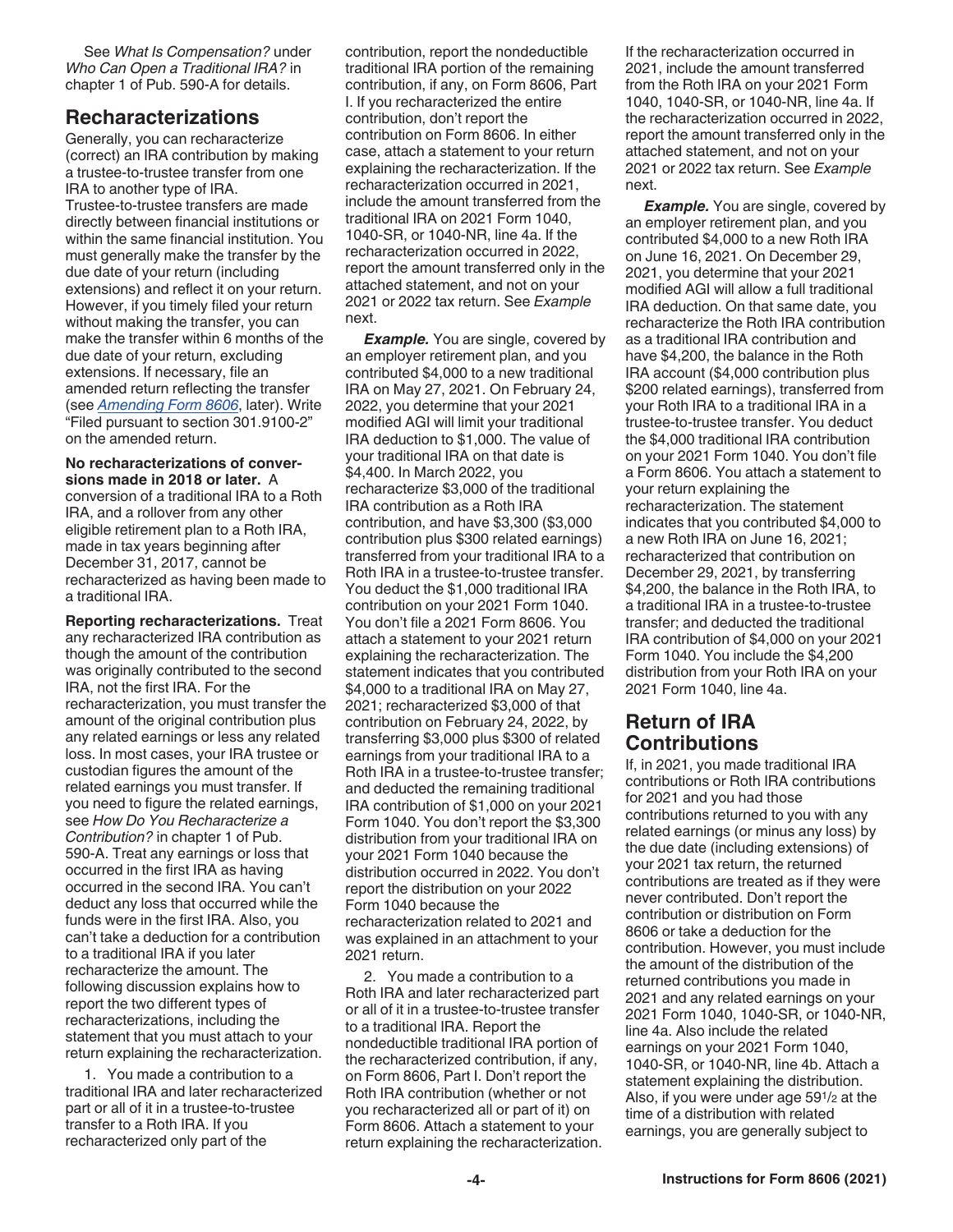the additional 10% tax on early distributions (see Form 5329, Additional Taxes on Qualified Plans (Including IRAs) and Other Tax-Favored Accounts, and its instructions).

If you timely filed your 2021 tax return without withdrawing a contribution that you made in 2021, you can still have the contribution returned to you within 6 months of the due date of your 2021 tax return, excluding extensions. If you do, file an amended return for your 2021 tax year with "Filed pursuant to section 301.9100-2" written at the top. Report any related earnings on the amended return and include an explanation of the withdrawn contribution. Make any other necessary changes on the amended return (for example, if you reported the contributions as excess contributions on your original return, include an amended Form 5329 reflecting that the withdrawn contributions are no longer treated as having been contributed).

In most cases, the related earnings that you must withdraw are figured by your IRA trustee or custodian. If you need to figure the related earnings on IRA contributions that were returned to you, see *Contributions Returned Before Due Date of Return* in chapter 1 of Pub. 590-A. If you made a contribution or distribution while the IRA held the returned contribution, see Pub. 590-A.

If you made a contribution for 2020 and you had it returned to you in 2021 as described above, don't report the distribution on your 2021 tax return. Instead, report it on your 2020 original or amended return in the manner described above.

*Example.* On May 28, 2021, you contributed \$4,000 to your traditional IRA that has a basis. The value of the IRA was \$18,000 prior to the contribution. On December 29, 2021, when you are age 57 and the value of the IRA is \$23,600, you realize you can't make the entire contribution because your taxable compensation for the year will be too small. You decide to have \$1,000 of the contribution returned to you and withdraw \$1,073 from your IRA (\$1,000 contribution plus \$73 earnings). You didn't make any other withdrawals or contributions. You don't file a 2021 Form 8606. You deduct the \$3,000 remaining contribution on your 2021 Form 1040. You include \$1,073 on your 2021 Form 1040, line 4a, and \$73 on line 4b. You attach a statement to your tax return explaining the distribution. Because you properly removed the excess contribution with the related earnings by the due date of your tax

return, you aren't subject to the additional 6% tax on excess contributions, reported on Form 5329. However, because you were under age 591/2 at the time of the distribution, the \$73 of earnings is subject to the additional 10% tax on early distributions. You include \$7.30 on Schedule 2 (Form 1040), line 8.

## **Return of Excess Traditional IRA Contributions**

The return (distribution) in 2021 of excess traditional IRA contributions for years prior to 2021 isn't taxable if all three of the following apply.

1. The distribution was made after the due date, including extensions, of your tax return for the year for which the contribution was made (if the distribution was made earlier, see *Return of IRA Contributions*, earlier).

2. No deduction was allowable (without regard to the modified AGI limitation) or taken for the excess contributions.

3. The total contributions (excluding rollovers) to your traditional and SEP IRAs for the year for which the excess contributions were made didn't exceed the amounts shown in the following table.

| Year(s)                 | Contribution<br>limit | Contribution<br>limit if age<br>50 or older at<br>the end of<br>the year |
|-------------------------|-----------------------|--------------------------------------------------------------------------|
| 2019 or<br>2020         | \$6,000               | \$7,000                                                                  |
| 2013<br>through<br>2018 | \$5,500               | \$6,500                                                                  |
| 2008<br>through<br>2012 | \$5,000               | \$6,000                                                                  |
| 2006 or<br>2007         | \$4,000               | \$5,000                                                                  |
| 2005                    | \$4,000               | \$4,500                                                                  |
| 2002<br>through<br>2004 | \$3,000               | \$3,500                                                                  |
| 1997<br>through<br>2001 | \$2,000               |                                                                          |
| before 1997             | \$2,250               |                                                                          |

If the excess contribution to your traditional IRA for the year included a rollover and the excess occurred

because the information the plan was required to give you was incorrect, increase the contribution limit amount for the year shown in the table above by the amount of the excess that is due to the incorrect information.

If the total contributions for the year included employer contributions to a SEP IRA, increase the contribution limit amount for the year shown in the table above by the smaller of the amount of the employer contributions or:

| 2020                | \$57,000 |
|---------------------|----------|
| 2019                | \$56,000 |
| 2018                | \$55,000 |
| 2017                | \$54,000 |
| 2015 or 2016        | \$53,000 |
| 2014                | \$52,000 |
| 2013                | \$51,000 |
| 2012                | \$50,000 |
| 2009, 2010, or 2011 | \$49,000 |
| 2008                | \$46,000 |
| 2007                | \$45,000 |
| 2006                | \$44,000 |
| 2005                | \$42,000 |
| 2004                | \$41,000 |
| 2002 or 2003        | \$40,000 |
| 2001                | \$35,000 |
| before 2001         | \$30,000 |

Include the total amount distributed on 2021 Form 1040, 1040-SR, or 1040-NR, line 4a; and attach a statement to your return explaining the distribution. See *Example*, later.

If you meet these conditions and are otherwise required to file Form 8606: • Don't take into account the amount of the withdrawn contributions in figuring line 2 (for 2021 or for any later year), and

• Don't include the amount of the withdrawn contributions on line 7.

**Example.** You are single, you retired in 2018, and you had no taxable compensation after 2018. However, you made traditional IRA contributions (that you didn't deduct) of \$3,000 in 2019 and \$4,000 in 2020. In December 2021, a tax practitioner informed you that you had made excess contributions for those years because you had no taxable compensation. In December 2021, you withdrew the \$7,000 and filed amended returns for 2019 and 2020 reflecting the additional 6% tax on excess contributions on Form 5329.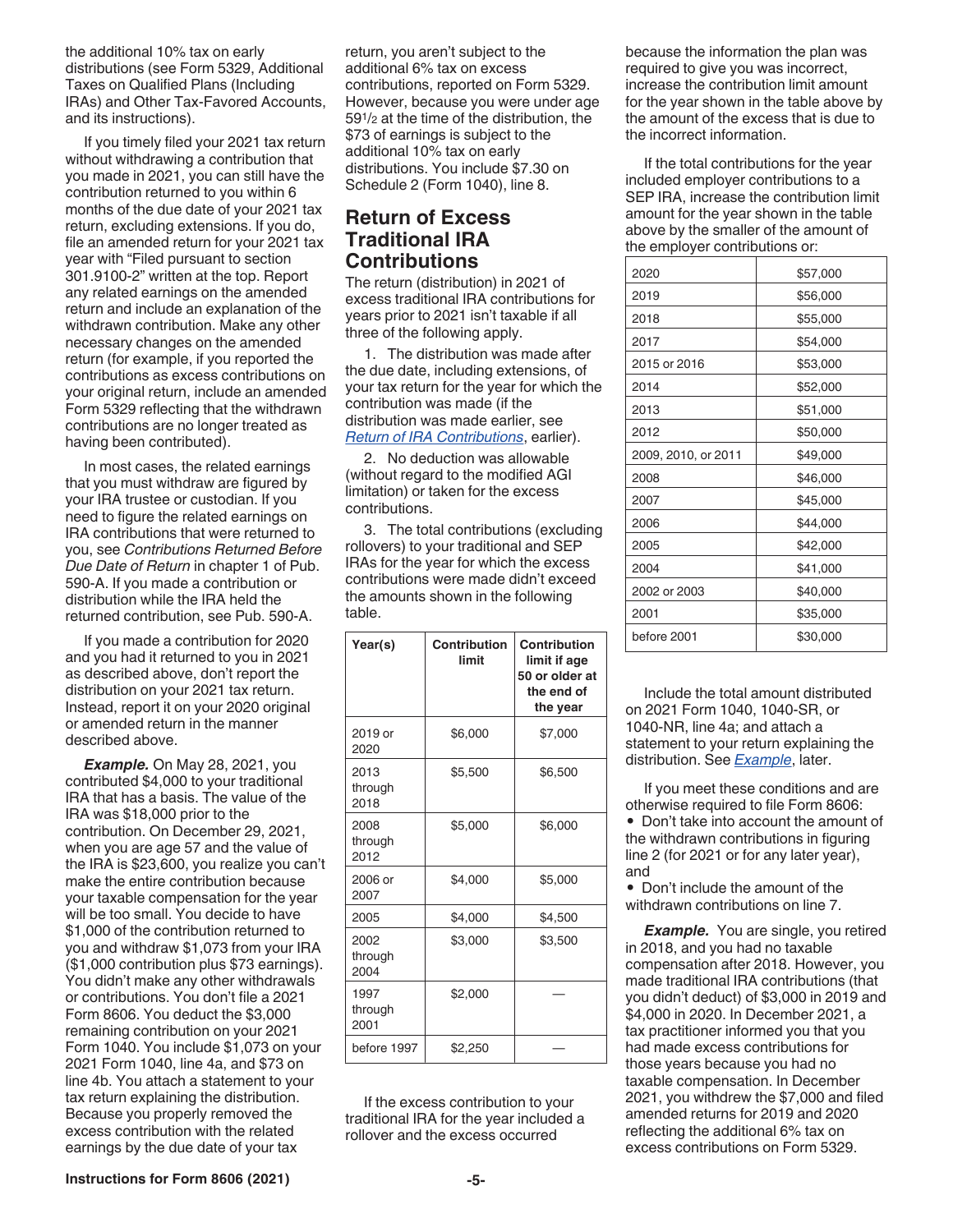You include the \$7,000 distribution on your 2021 Form 1040, line 4a; enter -0 on line 4b; and attach a statement to your return explaining the distribution, including the fact that you filed amended returns for 2019 and 2020, and paid the additional 6% tax on the excess contributions for those years. The statement indicates that the distribution isn't taxable because (a) it was made after the due dates of your 2019 and 2020 tax returns, including extensions; (b) your total IRA contributions for 2019 and for 2020 didn't exceed \$6,000 (\$7,000 if age 50 or older at the end of that year); and (c) you didn't take a deduction for the contributions, and no deduction was allowable because you didn't have any taxable compensation for those years. The statement also indicates that the distribution reduced your excess contributions to -0-, as reflected on your amended 2019 and 2020 Forms 5329. Don't file a 2021 Form 8606. If you are required to file Form 8606 in a year after 2021, don't include the \$7,000 you withdrew in 2021 on line 2.

## **Amending Form 8606**

Generally, after you file your return, you can change a nondeductible contribution to a traditional IRA to a deductible contribution or vice versa if you make the change within the time limit for filing Form 1040-X, Amended U.S. Individual Income Tax Return (see *When To File* in the Form 1040-X instructions). You may also be able to make a recharacterization (discussed earlier). If necessary, complete a new Form 8606 showing the revised information and file it with Form 1040-X.

## **Penalty for Not Filing**

If you are required to file Form 8606 to report a nondeductible contribution to a traditional IRA for 2021, but don't do so, you must pay a \$50 penalty, unless you can show reasonable cause.

## **Overstatement Penalty**

If you overstate your nondeductible contributions, you must pay a \$100 penalty, unless you can show reasonable cause.

## **What Records Must I Keep?**

To verify the nontaxable part of distributions from your IRAs, including Roth IRAs, keep a copy of the following forms and records until all distributions are made.

• Page 1 of Forms 1040 or 1040-SR (or Forms 1040A, 1040-NR, or 1040-T) filed for each year you made a nondeductible contribution to a traditional IRA.

• Forms 8606 and any supporting statements, attachments, and worksheets for all applicable years.

• Forms 5498, IRA Contribution Information, or similar statements you received each year showing contributions you made to a traditional IRA or Roth IRA.

• Forms 5498 or similar statements you received showing the value of your traditional IRAs for each year you received a distribution.

• Forms 1099-R or W-2P you received for each year you received a distribution.

**Note.** Forms 1040-T, 1040A, and W-2P are forms that were used in prior years.

# **Specific Instructions**

**Name and social security number (SSN).** If you file a joint return, enter only the name and SSN of the spouse whose information is being reported on Form 8606.

**More than one Form 8606 required.**  If both you and your spouse are required to file Form 8606, file a separate Form 8606 for each of you. If you are required to file Form 8606 for IRAs inherited from more than one decedent, file a separate Form 8606 for the IRA from each decedent.

## **Part I—Nondeductible Contributions to Traditional IRAs and Distributions From Traditional, SEP, and SIMPLE IRAs**

#### **Line 1**

If you used the IRA Deduction Worksheet in the Form 1040 instructions or as referred to in the Form 1040-NR instructions, subtract line 12 of the worksheet (or the amount you chose to deduct on Schedule 1 (Form 1040), line 20, if less) from the smaller of line 10 or line 11 of the worksheet. Enter the result on line 1 of Form 8606. You can't deduct the amount included on line 1.

If you used the worksheet Figuring Your Reduced IRA Deduction for 2021 in Pub. 590-A, enter on line 1 of Form 8606 any nondeductible contributions

from the appropriate lines of that worksheet.

If you didn't have any deductible contributions, you can make nondeductible contributions up to your contribution limit (see *Overall Contribution Limit for Traditional and Roth IRAs*, earlier). Enter on line 1 of Form 8606 your nondeductible contributions.

Include on line 1 any repayment of a qualified reservist distribution.

Don't include on line 1 contributions that you had returned to you with the related earnings (or less any loss). See *Return of IRA Contributions*, earlier.

#### **Line 2**

Generally, if this is the first year you are required to file Form 8606, enter -0-. Otherwise, use the Total Basis Chart to find the amount to enter on line 2.

However, you may need to enter an amount that is more than -0- (even if this is the first year you are required to file Form 8606) or increase or decrease the amount from the chart if your basis changed because of any of the following.

• You had a return of excess traditional IRA contributions (see *Return of Excess Traditional IRA Contributions*, earlier).

• Incident to divorce, you transferred or received part or all of a traditional, SEP, or SIMPLE IRA (see the last bulleted item under *Line 7*, later).

• You rolled over any nontaxable portion of your qualified retirement plan to a traditional, SEP, or SIMPLE IRA that wasn't previously reported on Form 8606, line 2. Include the nontaxable portion on line 2.

#### **Line 4**

If you made contributions to traditional IRAs for 2021 in 2021 and 2022 and you have both deductible and nondeductible contributions, you can choose to treat the contributions made in 2021 first as nondeductible contributions and then as deductible contributions, or vice versa.

*Example.* You made contributions for 2021 of \$2,000 in May 2021 and \$2,000 in January 2022, of which \$3,000 are deductible and \$1,000 are nondeductible. You choose \$1,000 of your contribution in 2021 to be nondeductible. You enter the \$1,000 on line 1, but not line 4, and it becomes part of your basis for 2021.

Although the contributions to traditional IRAs for 2021 that you made from January 1, 2022, through April 18, 2022, can be treated as nondeductible,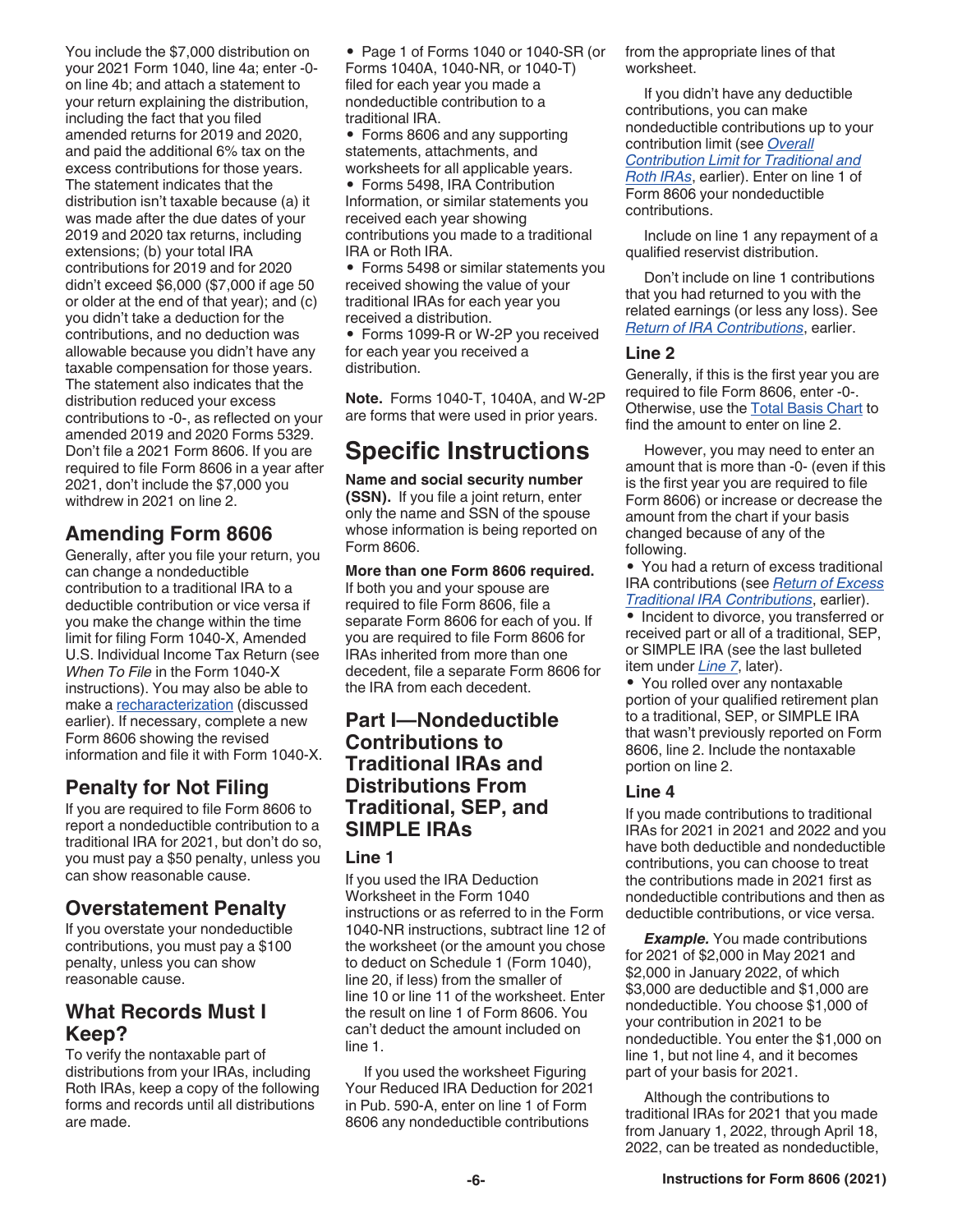they aren't included in figuring the nontaxable part of any distributions you received in 2021.

#### **Line 6**

Enter the total value of all your traditional, SEP, and SIMPLE IRAs as of December 31, 2021, plus any outstanding rollovers. A statement should be sent to you by January 31, 2022, showing the value of each IRA on December 31, 2021. However, if you recharacterized any amounts originally contributed, enter on line 6 the total value, taking into account all recharacterizations of those amounts, including recharacterizations made after December 31, 2021.

For purposes of line 6, a rollover is a tax-free distribution from one traditional, SEP, or SIMPLE IRA that is contributed to another traditional, SEP, or SIMPLE IRA. The rollover must be completed within 60 days after receiving the distribution from the first IRA. An outstanding rollover is generally the amount of any distribution received in 2021 after November 1, 2021, that was rolled over in 2022, but within the 60-day rollover period. A rollover between a SIMPLE IRA and a qualified retirement plan or an IRA (other than a SIMPLE IRA) can only take place after your first 2 years of participation in the SIMPLE IRA. See Pub. 590-A for more details.

Pursuant to Rev. Proc. 2020-46 in Internal Revenue Bulletin 2020-45, available at *[IRS.gov/irb/](https://www.irs.gov/irb/2020-45_IRB#REV-PROC-2020-46)*

#### *[2020-45\\_IRB#REV-PROC-2020-46](https://www.irs.gov/irb/2020-45_IRB#REV-PROC-2020-46)*,

you may make a written certification to a plan administrator or an IRA trustee that you missed the 60-day rollover contribution deadline because of one or more of the 12 reasons listed in Rev. Proc. 2020-46. See Rev. Proc. 2020-46 for information on how to self-certify for a waiver. Also see *Time Limit for Making a Rollover Contribution* under *Can You Move Retirement Plan Assets?* in Pub.

#### **Total Basis Chart**

590-A for more information on ways to get a waiver of the 60-day rollover requirement.

**Note.** Don't include an outstanding rollover from a traditional, SEP, or SIMPLE IRA to a qualified retirement plan.

*Include, on line 6, qualified distributions from Part IV of your*  **2021 Form 8915-F (2020)**<br> **CAUTION** *disasters), if any, you repaid no later than June 25, 2021, if the distributions were to be used to purchase or construct a main home in a 2020 disaster area, as applicable, but the home was not purchased or constructed because of the 2020 disaster.*

*See* Helpful Hints *in the Instructions for Form 8915-F for how the name of the form was determined.*

#### **Repayments in 2021 of Qualified Disaster Distributions**

Do not reduce line 6 by qualified disaster distribution repayments that were made in 2021 for qualified disaster distributions made in 2018, 2019, or 2020.

The amount you would otherwise enter on line 6 should be reduced by the total amount of qualified disaster distribution repayments that were made in 2021 for qualified disaster distributions made in 2021. If the result is zero or less, enter -0-.

*Example.* You received a \$30,000 qualified disaster distribution on May 1, 2021, from your traditional IRA. On November 25, 2021, you made a repayment of \$10,000 to your traditional IRA. The value of all of your traditional, SEP, and SIMPLE IRAs as of December 31, 2021, was \$50,000. You had no outstanding rollovers. You would enter \$40,000 (\$50,000 minus \$10,000 repayment) on line 6.

| IF the last Form 8606 you filed was<br>for $\ldots$ | THEN enter on line 2                                             |
|-----------------------------------------------------|------------------------------------------------------------------|
| a year after 2000 and before 2021                   | the amount from line 14 of that Form 8606.                       |
| a year after 1992 and before 2001                   | the amount from line 12 of that Form 8606.                       |
| a year after 1988 and before 1993                   | the amount from line 14 of that Form 8606.                       |
| 1988                                                | the total of the amounts on lines 7 and 16<br>of that Form 8606. |
| 1987                                                | the total of the amounts on lines 4 and 13<br>of that Form 8606. |

#### **Line 7**

*If you received a distribution in 2021 from a traditional, SEP, or*  **SIMPLE IRA, and you also CAUTION** *made contributions for 2021 to a traditional IRA that may not be fully deductible because of the income limits, you must make a special computation before completing the rest of this form. For details, including how to complete Form 8606, see* Are Distributions Taxable? *in chapter 1 of Pub. 590-B.*

Don't include any of the following on line 7.

• Distributions that you converted to a Roth IRA.

• Recharacterizations of traditional IRA contributions to Roth IRA contributions.

• Distributions you rolled over to another traditional, SEP, or SIMPLE IRA (whether or not the distribution is an outstanding rollover included on line 6).

• Distributions you rolled over to a qualified retirement plan.

• A one-time distribution to fund an HSA. For details, see Pub. 969, Health Savings Accounts and Other Tax-Favored Health Plans.

• Distributions that are treated as a return of contributions under *Return of IRA Contributions*, earlier.

• Qualified charitable distributions (QCDs). For details, see *Are Distributions Taxable?* in chapter 1 of Pub. 590-B.

• Distributions that are treated as a return of excess contributions under *Return of Excess Traditional IRA Contributions*, earlier.

• Qualified distributions from Part IV of your 2021 Form 8915-F (2020 disasters), if any, you repaid no later than June 25, 2021, if the distributions were to be used to purchase or construct a main home in a 2020 disaster area, but the home was not purchased or constructed because of the 2020 disaster.

• Distributions that are incident to divorce. The transfer of part or all of your traditional, SEP, or SIMPLE IRA to your spouse under a divorce or separation agreement isn't taxable to you or your spouse. If this transfer results in a change in the basis of the IRA of either spouse, both spouses must file Form 8606 and show the increase or decrease in the amount of basis on line 2. Attach a statement explaining this adjustment. Include in the statement the character of the amounts in the IRA, such as the amount attributable to nondeductible contributions. Also, include the name and SSN of the other spouse.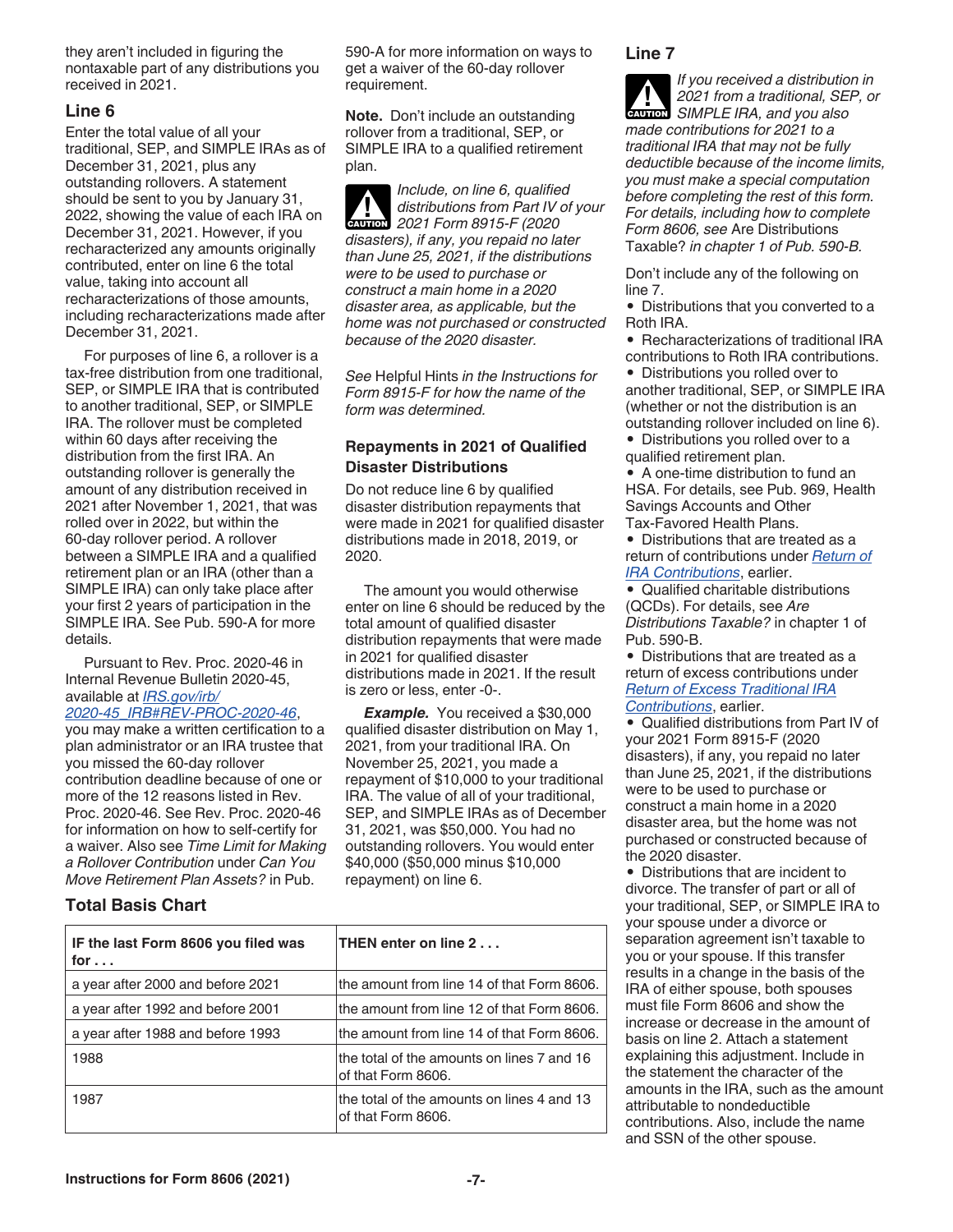

*Qualified disaster* 

*distributions. Be sure to distributions. Be sure to*<br> *include on line 7 all qualified disaster distributions made in 2021, even if they were later repaid.*

#### **Line 8**

If, in 2021, you converted any amounts from traditional, SEP, or SIMPLE IRAs to a Roth IRA, enter on line 8 the net amount you converted.

#### **Line 15b**

If all your distributions are qualified disaster distributions, enter the amount from line 15a on line 15b. If you have distributions unrelated to qualified disasters, as well as qualified disaster distributions, you will need to multiply the amount on line 15a by a fraction. The numerator of the fraction is your total qualified disaster distributions and the denominator is the amount from Form 8606, line 7.

**Example.** In November 2021, you received a \$25,000 distribution, unrelated to a qualified disaster, from your traditional IRA (that you did not roll over). Earlier, in May 2021, you received a qualified disaster distribution from your traditional IRA in the amount of \$175,000. You reported \$100,000 on 2021 Form 8915-D and \$75,000 on 2021 Form 8915-F (2020 disasters). Your main home was in Puerto Rico in 2019 and 2020. The Puerto Rico Earthquakes (DR-4473-PR) is the only disaster for which you can have qualified disaster distributions reportable on 2021 Form 8915-D. You will report total distributions of \$200,000 on Form 8606, line 7. You will then complete lines 8 through 14 as instructed. Form 8606, line 15a, shows an amount of \$160,000. You will enter  $$140.000$  (\$160.000  $\times$ \$175,000/\$200,000) on line 15b. You will also enter \$80,000 (\$140,000 × \$100,000/\$175,000) on 2021 Form 8915-D, line 23; and \$60,000 (\$140,000 × \$75,000/\$175,000) on 2021 Form 8915-F (2020 disasters), line 18.

#### **Line 15c**

If you were under age 591/2 at the time you received distributions from your traditional, SEP, or SIMPLE IRA, there is generally an additional 10% tax on the portion of the distribution that is included in income (25% for a distribution from a SIMPLE IRA during the first 2 years of your participation in the plan). See the instructions for Schedule 2 (Form 1040), line 8; and the Instructions for Form 5329.

## **Part II—2021 Conversions From Traditional, SEP, or SIMPLE IRAs to Roth IRAs**

Complete Part II if you converted part or all of your traditional, SEP, or SIMPLE IRAs to a Roth IRA in 2021.

#### **Line 16**

If you didn't complete line 8, see the instructions for that line. Then, enter on line 16 the amount you would have entered on line 8 had you completed it.

#### **Line 17**

If you didn't complete line 11, enter on line 17 the amount from line 2 (or the amount you would have entered on line 2 if you had completed that line) plus any contributions included on line 1 that you made before the conversion.

#### **Line 18**

If your entry on line 18 is zero or less, don't include the result on 2021 Form 1040, 1040-SR, or 1040-NR, line 4b. Include the full amount of the distribution on 2021 Form 1040, 1040-SR, or 1040-NR, line 4a.

## **Part III—Distributions From Roth IRAs**

Complete Part III to figure the taxable part, if any, of your 2021 Roth IRA distributions.

### **Line 19**

Don't include on line 19 any of the following.

• Distributions that you rolled over, including distributions made in 2021 and rolled over after December 31, 2021 (outstanding rollovers).

- Recharacterizations.
- Distributions that are a return of contributions under *Return of IRA Contributions*, earlier.

• Distributions made on or after age 591/2 if you made a contribution (including a conversion or a rollover from a qualified retirement plan) for any year from 1998 through 2016.

• A one-time distribution to fund an HSA. For details, see Pub. 969.

• Qualified charitable distributions (QCDs). For details, see *Are Distributions Taxable?* in chapter 1 of Pub. 590-B.

• Distributions made upon death or due to disability if a contribution was made (including a conversion or a rollover from a qualified retirement plan) for any year from 1998 through 2016.

• Qualified distributions from Part IV of your 2021 Form 8915-F (2020 disasters), if any, you repaid no later

than June 25, 2021, if the distributions were to be used to purchase or construct a main home in a 2020 disaster area, but the home was not purchased or constructed because of the 2020 disaster.

• Distributions that are incident to divorce. The transfer of part or all of your Roth IRA to your spouse under a divorce or separation agreement isn't taxable to you or your spouse.

*Qualified disaster distributions. Be sure to*  **distributions.** Be sure to include on line 19 all qualified *disaster distributions made in 2021, even if they were later repaid, unless they fall under the 4th or 7th bullet above.*

If, after considering the items above, you don't have an amount to enter on line 19, don't complete Part III; your Roth IRA distribution(s) isn't taxable. Instead, include your total Roth IRA distribution(s) on 2021 Form 1040, 1040-SR, or 1040-NR, line 4a.

#### **Line 20**

If you had a qualified first-time homebuyer distribution from your Roth IRA and you made a contribution (including a conversion or a rollover from a qualified retirement plan) to a Roth IRA for any year from 1998 through 2016, enter the amount of your qualified expenses on line 20, but don't enter more than \$10,000 reduced by the total of all your prior qualified first-time homebuyer distributions. For details, see *Are Distributions Taxable?* in chapter 2 of Pub. 590-B.

#### **Line 22**

Figure the amount to enter on line 22 as follows.

• If you didn't take a Roth IRA distribution before 2021 (other than an amount rolled over or recharacterized or a returned contribution), enter on line 22 the total of all your regular contributions to Roth IRAs for 1998 through 2021 (excluding rollovers from other Roth IRAs and any contributions that you had returned to you), adjusted for any recharacterizations.

• If you did take such a distribution before 2021, see the Basis in Regular Roth IRA Contributions Worksheet to figure the amount to enter.

• Increase the amount on line 22 by any amount rolled in from a designated Roth account that is treated as investment in the contract.

• Increase or decrease the amount on line 22 by any basis in regular contributions received or transferred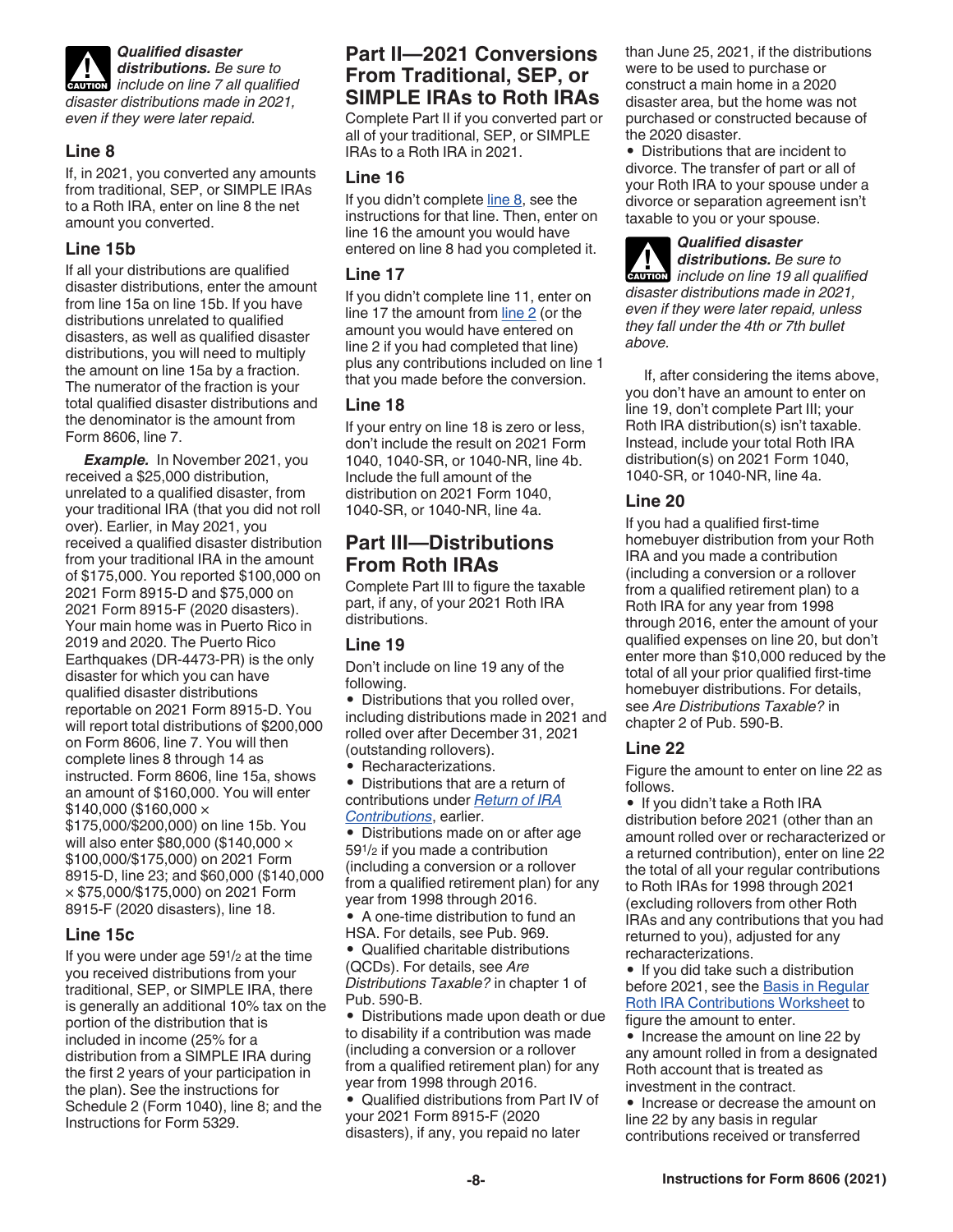incident to divorce. Also attach a statement similar to the one explained in the last bulleted item under *Line 7*, earlier.

• Increase the amount on line 22 by the amounts received as a military gratuity or SGLI payment that was rolled over to your Roth IRA.

#### **Line 23**

Generally, there is an additional 10% tax on 2021 distributions from a Roth IRA that are shown on line 23. You will need to complete lines 1 through 4 of Form 5329 to determine the amounts from the Roth IRAs that are subject to the additional tax. See the instructions for Form 5329, Part I, for details and exceptions.

#### **Line 24**

Figure the amount to enter on line 24 as follows.

• If you have never made a Roth IRA conversion or rolled over an amount from a qualified retirement plan to a Roth IRA, enter -0- on line 24.

• If you took a Roth IRA distribution (other than an amount rolled over or recharacterized or a returned contribution) before 2021 in excess of your basis in regular Roth IRA contributions, see the Basis in Roth IRA Conversions and Rollovers From Qualified Retirement Plans to Roth IRAs chart to figure the amount to enter on line 24.

• If you didn't take such a distribution before 2021, enter on line 24 the total of all your conversions to Roth IRAs. These amounts are shown on line 14c of your 1998, 1999, and 2000 Forms 8606 and line 16 of your 2001 through 2020 Forms 8606. Also include on line 24 any amounts rolled over from a qualified retirement plan to a Roth IRA for 2008, 2009, and 2011 to 2021 reported on your Form 1040, Form 1040-SR, Form 1040A, or Form 1040-NR, and for 2010 reported on line 21 of your Form 8606. Don't include amounts rolled in from a designated Roth account because these amounts are included on line 22.

• Increase or decrease the amount on line 24 by any basis in conversions to

Roth IRAs and amounts rolled over from a qualified retirement plan to a Roth IRA received or transferred incident to divorce. Also attach a statement similar to the one explained in the last bulleted item under *Line 7*, earlier.

#### **Line 25b**

If all your distributions are qualified disaster distributions, enter the amount from line 25a on line 25b. If you have distributions unrelated to qualified disasters, as well as qualified disaster distributions, you will need to multiply the amount on line 25a by a fraction. The numerator of the fraction is your total qualified disaster distributions, and the denominator is the amount from Form 8606, line 21.

**Example.** In November 2021, you received a \$25,000 distribution, unrelated to a qualified disaster, from your Roth IRA (that you did not roll over). Earlier, in May 2021, you received a qualified disaster distribution from your Roth IRA in the amount of \$175,000. You reported \$100,000 on 2021 Form 8915-D and \$75,000 on 2021 Form 8915-F (2020 disasters). Your main home was in Puerto Rico in 2019 and 2020. The Puerto Rico Earthquakes (DR-4473-PR) is the only disaster for which you can have qualified disaster distributions reportable on 2021 Form 8915-D. You will report total distributions of \$200,000 on Form 8606, line 19. You have no first-time homebuyer expenses reported on line 20, so you would also enter \$200,000 on line 21. You will then complete lines 22 through 24 as instructed. Form 8606, line 25a, shows an amount of \$160,000. You will enter  $$140,000$  (\$160,000  $\times$ \$175,000/\$200,000) on line 25b. You will also enter \$80,000 (\$140,000 × \$100,000/\$175,000) on 2021 Form 8915-D, line 24; and \$60,000 (\$140,000 × \$75,000/\$175,000) on 2021 Form 8915-F (2020 disasters), line 19.

## **Privacy Act and Paperwork Reduction Act Notice**

We ask for the information on this form to carry out the Internal Revenue laws of the United States. We need this information to ensure that you are complying with these laws and to allow us to figure and collect the right amount of tax. You are required to give us this information if you made certain contributions or received certain distributions from qualified plans, including IRAs and other tax-favored accounts. Our legal right to ask for the information requested on this form is sections 6001, 6011, 6012(a), and 6109 and their regulations. If you do not provide this information, or you provide incomplete or false information, you may be subject to penalties.

You are not required to provide the information requested on a form that is subject to the Paperwork Reduction Act unless the form displays a valid OMB control number. Books or records relating to a form or its instructions must be retained as long as their contents may become material in the administration of any Internal Revenue law. Generally, tax returns and return information are confidential, as required by section 6103. However, we may give the information to the Department of Justice for civil and criminal litigation, and to cities, states, the District of Columbia, and U.S. commonwealths and possessions to carry out their tax laws. We may also disclose this information to other countries under a tax treaty, to federal and state agencies to enforce federal nontax criminal laws, or to federal law enforcement and intelligence agencies to combat terrorism.

The average time and expenses required to complete and file this form will vary depending on individual circumstances. For the estimated averages, see the instructions for your income tax return.

If you have suggestions for making this form simpler, we would be happy to hear from you. See the instructions for your income tax return.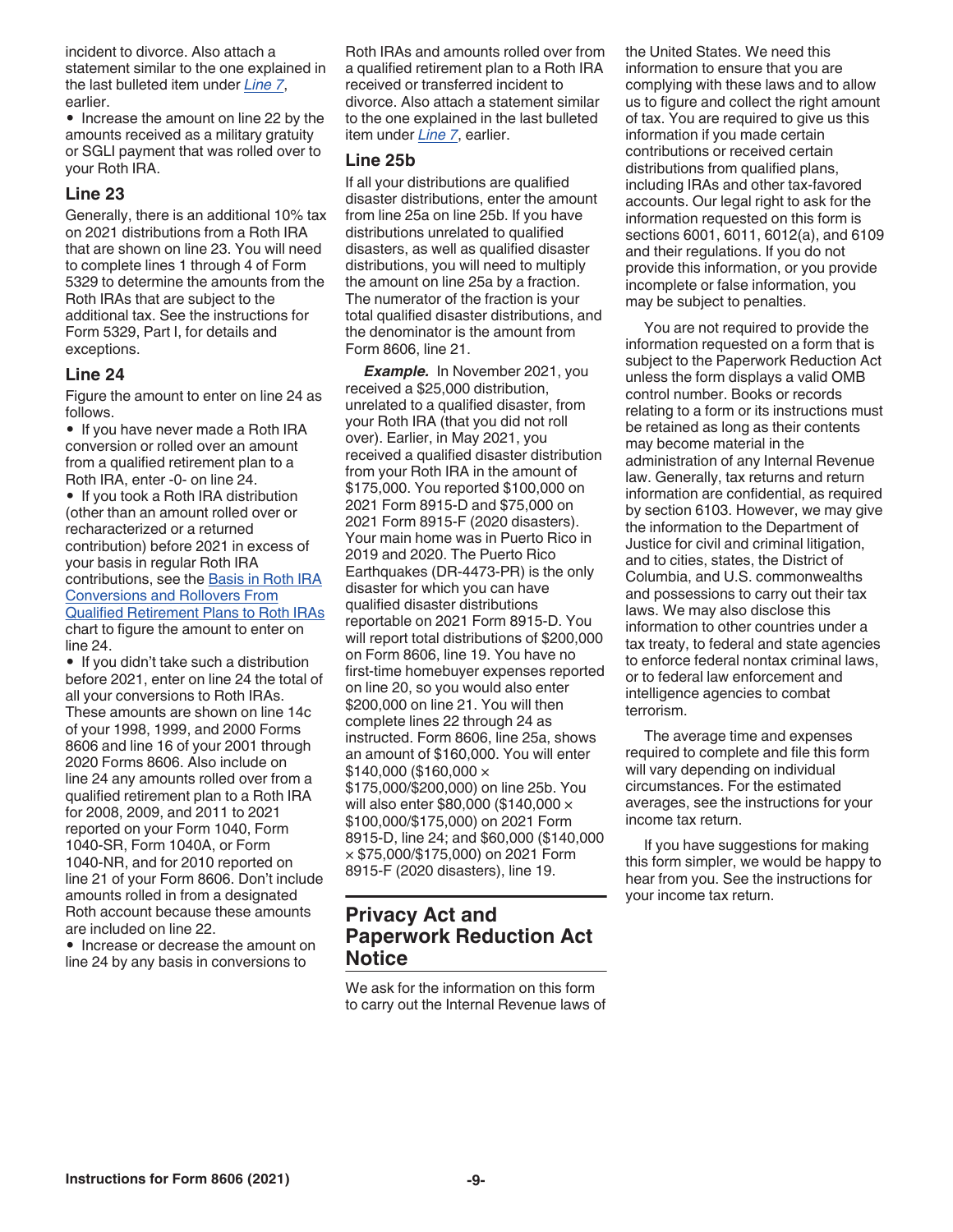**Before you begin, see the line 22 worksheet and line 24 chart below.**

## **Basis in Regular Roth IRA Contributions Worksheet—Line 22** *Keep for Your Records*

**Before you begin:** You will need your Form 8606 for the most recent year prior to 2021 when you received a distribution.

**Note.** Don't complete this worksheet if you never received a distribution from your Roth IRAs prior to 2021.

| 1. Enter the most recent year prior to 2021 you reported distributions on                                                                                                               |    |  |
|-----------------------------------------------------------------------------------------------------------------------------------------------------------------------------------------|----|--|
| 2. Enter your basis in Roth IRA contributions reported on Form 8606 for the                                                                                                             |    |  |
| 3. Enter your Roth IRA distributions* reported on Form 8606 for the year                                                                                                                | 3. |  |
| 4. Subtract line 3 from line 2. Enter zero if the resulting amount is zero or                                                                                                           |    |  |
| 5. Enter the total of all your regular contributions** to Roth IRAs after the                                                                                                           | 5. |  |
| 6. Add lines 4 and 5. Enter this amount on your 2021 Form 8606,                                                                                                                         | 6. |  |
| * Excluding rollovers, recharacterizations, and contributions that you had returned to you.<br>** Excluding rollovers, conversions, and any contributions that you had returned to you. |    |  |

#### **Table 1 for Line 2 Above**

| IF the year entered on line 1 was                                                                    | THEN enter on line 2 the amount from |
|------------------------------------------------------------------------------------------------------|--------------------------------------|
| 2020, 2019, 2018, 2017, 2016, 2015, 2014, 2013, 2012, 2011, 2009, 2008,<br>2007, 2006, 2005, or 2004 | Form 8606, line 22.                  |
| 2010                                                                                                 | Form 8606, line 29.                  |
| 2003, 2002, 2001                                                                                     | Form 8606, line 20.                  |
| 2000 or 1999                                                                                         | Form 8606, line 18d.                 |
| 1998                                                                                                 | Form 8606, line 19c.                 |

#### **Table 2 for Line 3 Above**

| IF the year entered on line 1 was                                                                                      | THEN enter on line 3 the amount from |
|------------------------------------------------------------------------------------------------------------------------|--------------------------------------|
| 2020, 2019, 2018, 2017, 2016, 2015, 2014, 2013, 2012, 2011, 2009, 2008,<br>2007, 2006, 2005, 2004, 2003, 2002, or 2001 | Form 8606, line 19.                  |
| 2010                                                                                                                   | Form 8606, line 26.                  |
| 2000 or 1999                                                                                                           | Form 8606, line 17.                  |
| 1998                                                                                                                   | Form 8606, line 18.                  |

**-10- Instructions for Form 8606 (2021)**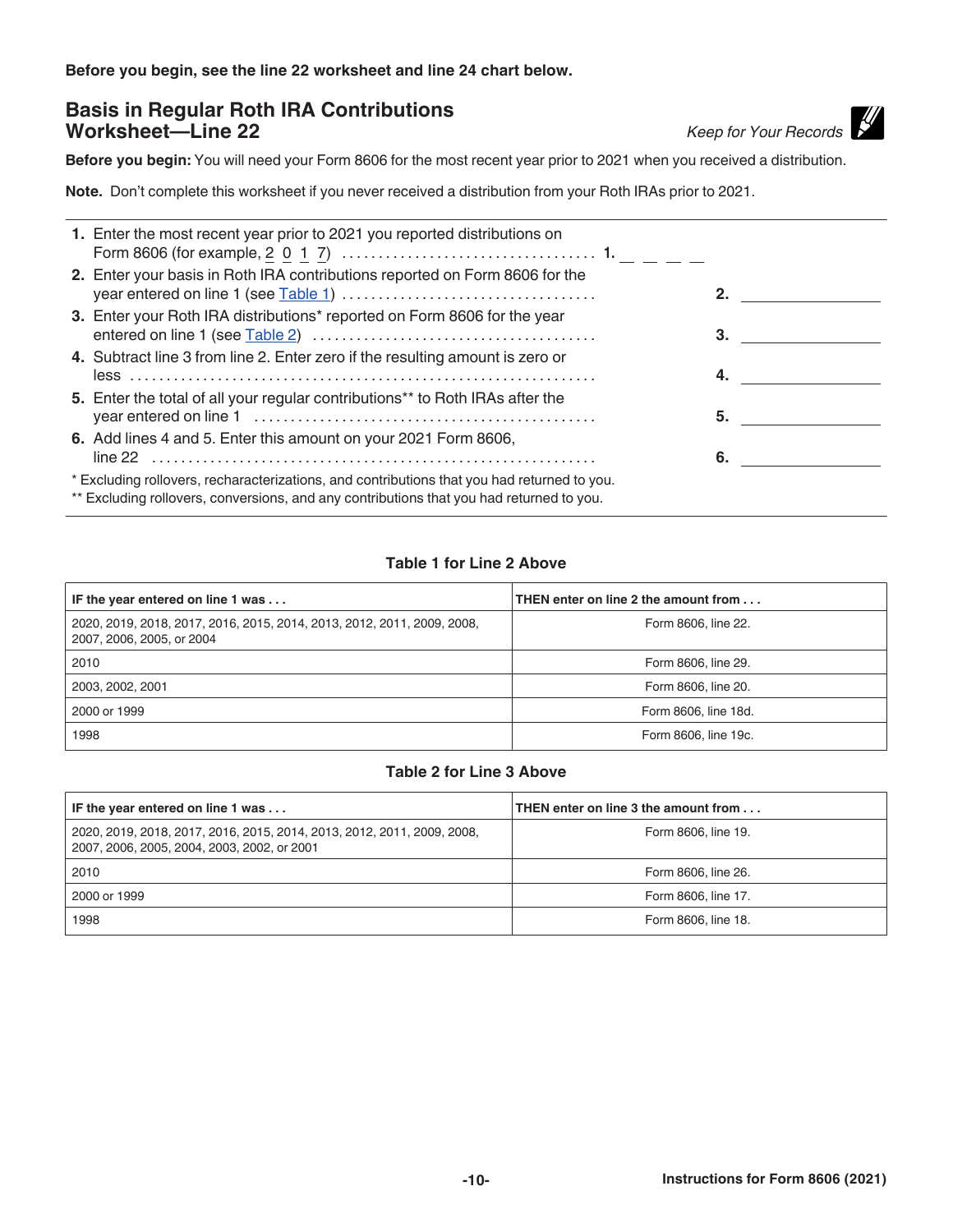## **Basis in Roth IRA Conversions and Rollovers From Qualified Retirement Plans to Roth IRAs—Line 24**

| IF the most recent year prior to 2021 in<br>which you had a distribution <sup>1</sup> in excess of<br>your basis in contributions was | THEN enter on Form 8606, line 24                                                                                                                                                     | PLUS the sum of the amounts on                                                                                                                                                                                                                                                                                                                                                                                             |  |  |  |
|---------------------------------------------------------------------------------------------------------------------------------------|--------------------------------------------------------------------------------------------------------------------------------------------------------------------------------------|----------------------------------------------------------------------------------------------------------------------------------------------------------------------------------------------------------------------------------------------------------------------------------------------------------------------------------------------------------------------------------------------------------------------------|--|--|--|
| 2020<br>(your 2020 Form 8606, line 22 was less than<br>line 19 of that Form 8606)                                                     | the excess, if any, of your 2020 Form 8606, line 24, over<br>line $232$ of that Form 8606                                                                                            | line 16 of your 2021 Form 8606 and<br>certain rollovers <sup>3</sup> reported on your<br>2021 return.                                                                                                                                                                                                                                                                                                                      |  |  |  |
| 2019<br>(your 2019 Form 8606, line 22, was less than<br>line 19 of that Form 8606)                                                    | the excess, if any, of your 2019 Form 8606, line 24, over<br>line 23 <sup>2</sup> of that Form 8606                                                                                  | line 16 of your 2020 and 2021 Forms<br>8606 and certain rollovers <sup>3</sup> reported on<br>your 2020 and 2021 returns.                                                                                                                                                                                                                                                                                                  |  |  |  |
| 2018<br>(your 2018 Form 8606, line 22, was less than<br>line 19 of that Form 8606)                                                    | the excess, if any, of your 2018 Form 8606, line 24, over<br>line $232$ of that Form 8606                                                                                            | line 16 of your 2019 through 2021<br>Forms 8606 and certain rollovers <sup>3</sup><br>reported on your 2019 through 2021<br>tax returns.                                                                                                                                                                                                                                                                                   |  |  |  |
| 2017<br>(your 2017 Form 8606, line 22, was less than<br>line 19 of that Form 8606)                                                    | the excess, if any, of your 2017 Form 8606, line 24, over<br>line $232$ of that Form 8606                                                                                            | line 16 of your 2018 through 2021<br>Forms 8606 and certain rollovers <sup>3</sup><br>reported on your 2018 through 2021<br>tax returns.                                                                                                                                                                                                                                                                                   |  |  |  |
| 2016<br>(your 2016 Form 8606, line 22, was less than<br>line 19 of that Form 8606)                                                    | the excess, if any, of your 2016 Form 8606, line 24, over<br>line $232$ of that Form 8606                                                                                            | line 16 of your 2017 through 2021<br>Forms 8606 and certain rollovers <sup>3</sup><br>reported on your 2017 through 2021<br>tax returns.                                                                                                                                                                                                                                                                                   |  |  |  |
| 2015<br>(your 2015 Form 8606, line 22, was less than<br>line 19 of that Form 8606)                                                    | the excess, if any, of your 2015 Form 8606, line 24, over<br>line $232$ of that Form 8606                                                                                            | line 16 of your 2016 through 2021<br>Forms 8606 and certain rollovers <sup>3</sup><br>reported on your 2016 through 2021<br>tax returns.                                                                                                                                                                                                                                                                                   |  |  |  |
| 2014<br>(your 2014 Form 8606, line 22, was less than<br>line 19 of that Form 8606)                                                    | the excess, if any, of your 2014 Form 8606, line 24, over<br>line $232$ of that Form 8606                                                                                            | line 16 of your 2015 through 2021<br>Forms 8606 and certain rollovers <sup>3</sup><br>reported on your 2015 through 2021<br>tax returns.                                                                                                                                                                                                                                                                                   |  |  |  |
| 2013<br>(your 2013 Form 8606, line 22, was less than<br>line 19 of that Form 8606)                                                    | the excess, if any, of your 2013 Form 8606, line 24, over<br>line 23 <sup>2</sup> of that Form 8606                                                                                  | line 16 of your 2014 through 2021<br>Forms 8606 and certain rollovers <sup>3</sup><br>reported on your 2014 through 2021<br>tax returns.                                                                                                                                                                                                                                                                                   |  |  |  |
| 2012<br>(your 2012 Form 8606, line 22, was less than<br>line 19 of that Form 8606)                                                    | the excess, if any, of your 2012 Form 8606, line 24, over<br>line 23 <sup>2</sup> of that Form 8606                                                                                  | line 16 of your 2013 through 2021<br>Forms 8606 and certain rollovers <sup>3</sup><br>reported on your 2013 through 2021<br>tax returns.                                                                                                                                                                                                                                                                                   |  |  |  |
| 2011<br>(your 2011 Form 8606, line 22, was less than<br>line 19 of that Form 8606)                                                    | the excess, if any, of your 2011 Form 8606, line 24, over<br>line $232$ of that Form 8606                                                                                            | line 16 of your 2012 through 2021<br>Forms 8606 and certain rollovers <sup>3</sup><br>reported on your 2012 through 2021<br>tax returns.                                                                                                                                                                                                                                                                                   |  |  |  |
| 2010<br>(your 2010 Form 8606, line 29, was less than<br>line 26 of that Form 8606)                                                    | the excess, if any, of your 2010 Form 8606, line 31, over<br>line 30 of that Form 8606<br>(refigure line 30 without taking into account any amount<br>entered on Form 8606, line 27) | line 16 of your 2011 through 2021<br>Forms 8606 and certain rollovers <sup>3</sup><br>reported on your 2011 through 2021<br>tax returns;<br><b>OR</b><br>line 16 of your 2011 through 2021<br>Forms 8606; lines 16 and 21 of your<br>2010 Form 86064 if you didn't check<br>the boxes on line 19 or 24 of your 2010<br>Form 8606; and certain rollovers <sup>3</sup><br>reported on your 2011 through 2021<br>tax returns. |  |  |  |
| 2009<br>(your 2009 Form 8606, line 22, was less than<br>line 19 of that Form 8606)                                                    | the excess, if any, of your 2009 Form 8606, line 24, over<br>line $232$ of that Form 8606                                                                                            | line 16 of your 2010 through 2021<br>Forms 8606; line 21 of your 2010 Form<br>8606; <sup>4</sup> and certain rollovers <sup>3</sup> reported<br>on your 2011 through 2021 tax returns.                                                                                                                                                                                                                                     |  |  |  |
| 2008<br>(your 2008 Form 8606, line 22, was less than<br>line 19 of that Form 8606)                                                    | the excess, if any, of your 2008 Form 8606, line 24, over<br>line $232$ of that Form 8606                                                                                            | line 16 of your 2009 through 2021<br>Forms 8606; line 21 of your 2010 Form<br>8606; <sup>4</sup> and certain rollovers <sup>3</sup> reported<br>on your 2009 and 2011 through 2021<br>tax returns.                                                                                                                                                                                                                         |  |  |  |
| 2007<br>(your 2007 Form 8606, line 22, was less than<br>line 19 of that Form 8606)                                                    | the excess, if any, of your 2007 Form 8606, line 24, over<br>line $232$ of that Form 8606                                                                                            | line 16 of your 2008 through 2021<br>Forms 8606; line 21 of your 2010 Form<br>8606; <sup>4</sup> and certain rollovers <sup>3</sup> reported<br>on your 2008, 2009, and 2011 through<br>2021 tax returns.                                                                                                                                                                                                                  |  |  |  |
| <sup>1</sup> Excluding rollovers, recharacterizations, and contributions that you had returned to you.                                |                                                                                                                                                                                      |                                                                                                                                                                                                                                                                                                                                                                                                                            |  |  |  |

<sup>2</sup> Refigure line 23 without taking into account any amount entered on Form 8606, line 20.

<sup>3</sup> Amounts rolled over from qualified retirement plans to Roth IRAs from your Form 1040, 1040-SR, or 1040-NR, line 5a, for 2021 and 2020 returns; Form 1040 or<br>1040-SR, line 4c, for 2019 returns; Form 1040, line 4a, for 20

4 Don't include any in-plan Roth rollovers entered on line 21.